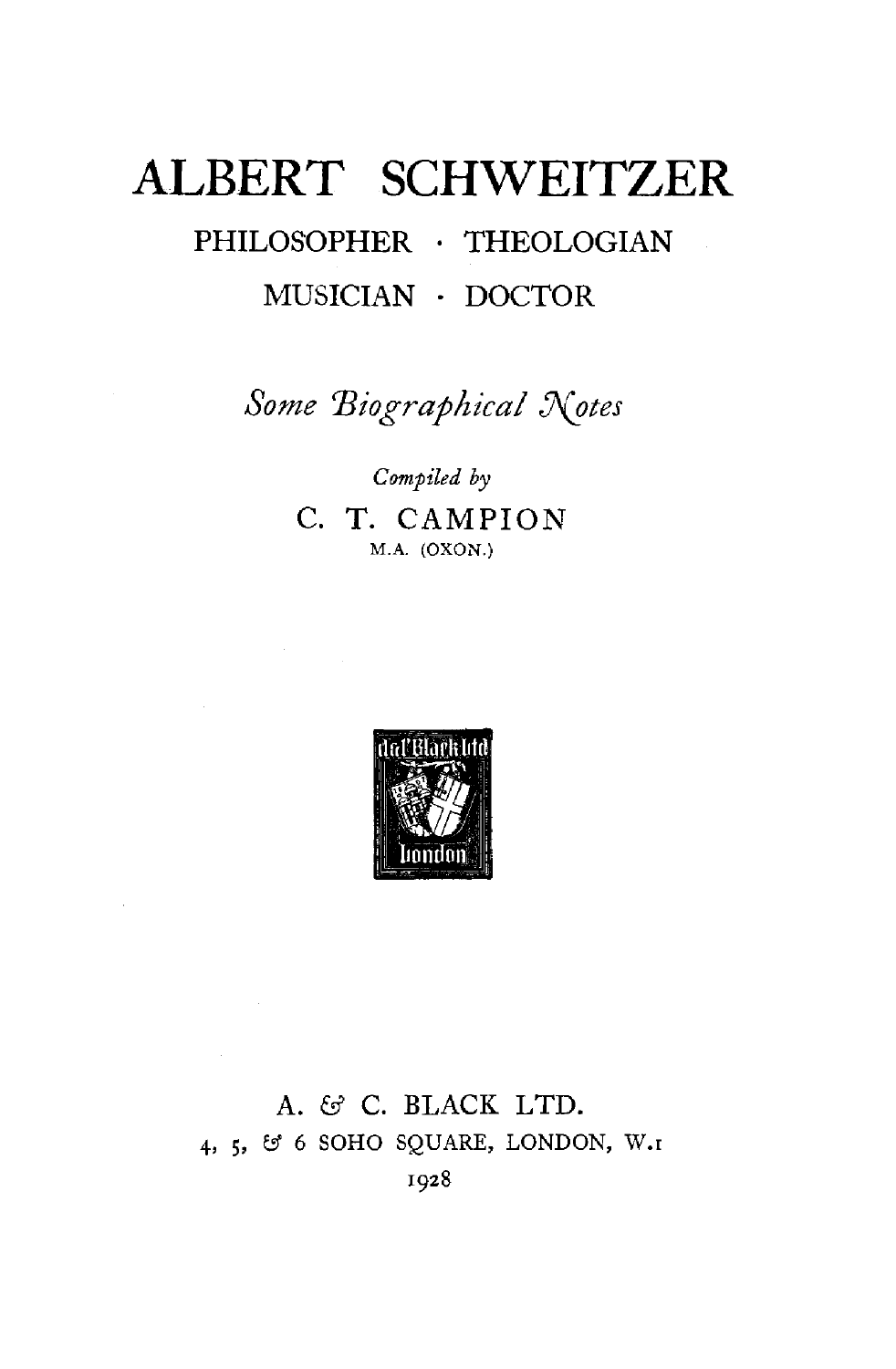*The proceeds from the sale of this little book will be devoted to Dr Schweitzer's Hospital Fund Treasurer: Miss M.* 0. *Bronner,* I 5 *Castleton Mansions, Barnes, London, S.W.13.* 

#### **CONTENTS**

|                                                                                   | PAGE |
|-----------------------------------------------------------------------------------|------|
| DR ALBERT SCHWEITZER<br><b>Contract Contract Contract</b>                         |      |
| By W. MONTGOMERY                                                                  |      |
| Н                                                                                 |      |
| The Doctor in Childhood and Youth.<br>Feeling for Animal Life-Musical Development | 12   |

#### III

|                     | THE WORK AT LAMBARÉNÉ.                              |  |  |  |
|---------------------|-----------------------------------------------------|--|--|--|
| Results and Lessons | The Early Operations - Hernia - Whites and Blacks - |  |  |  |

### **ILLUSTRATIONS**

| Albert Schweitzer                  |  |  | . Frontispiece                                                 |
|------------------------------------|--|--|----------------------------------------------------------------|
|                                    |  |  | ainting one of the New Hospital Buildings $\cdot$ facing p. 1' |
| The Monthly Roll-Call of the Sick. |  |  |                                                                |

Printed in Great Britain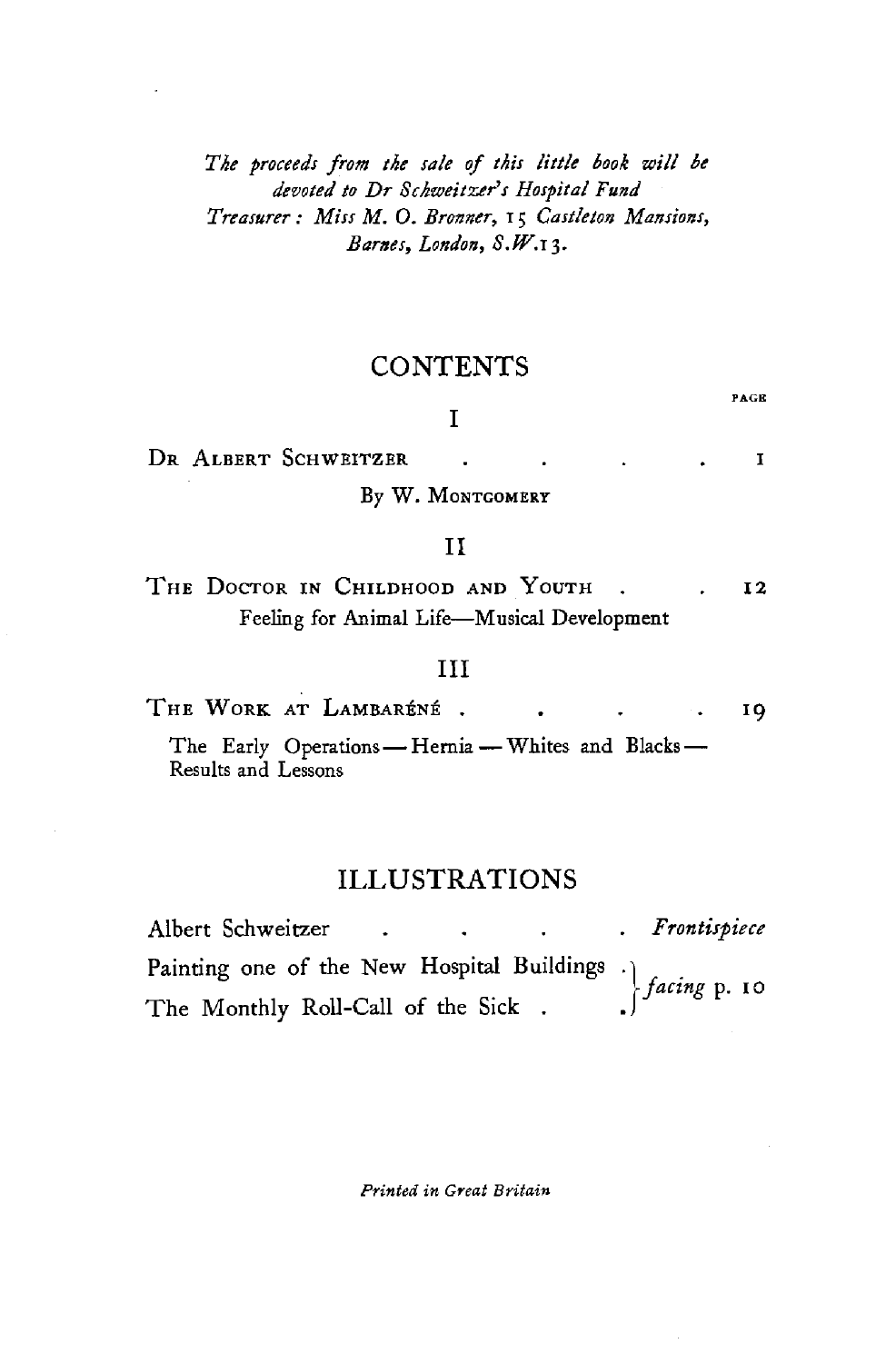### I. DR ALBERT SCHWEITZER

BY W. MONTGOMERY

*(Reprinted* by *permission, with alterations and additions,from the*  "St Martin's Review" *of October* r92 5)

THE first impression that Dr Schweitzer makes is that of power-power of mind, of body, and, above all, of personality.

Six feet of solid manhood, with a constitution on which eight years of tropical Africa have produced no visible effect; a mind which has given him high eminence in three of the most exacting of intellectual pursuits-philosophical theology, music, and medicine -a personality that grips and holds all those who come in contact with him; such are the characteristics of a man whose name first became known to Londoners generally about six years ago, when, after delivering a course of lectures at Oxford, he was invited to give an organ recital in Westminster Abbey.

But if the first impression is of power, the second is of charm, for the power is of the easy unselfconscious order, and the undeniable dominance has no hint of arrogance or self-assertion; it comes unsought.

Brown-haired, blue-eyed, with a pleasantly 'rounded' voice, and a quiet sense of humour, he has none of those Germanic characteristics which we think of in their extreme form as Prussian, and he is, in fact, an Alsatian, speaking French as fluently as German.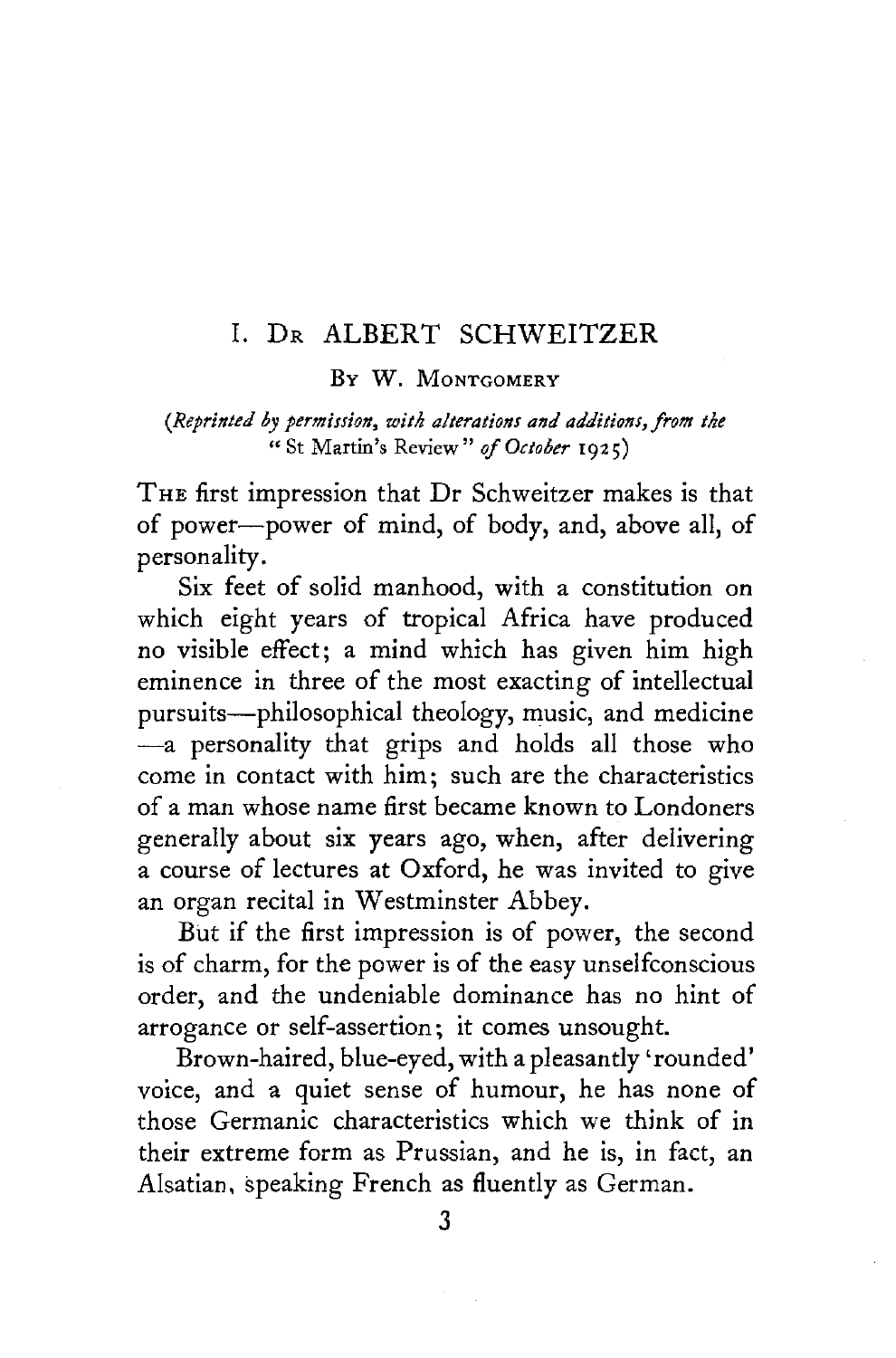### DR ALBERT SCHWEITZER

A student at Strassburg, Berlin, and Paris, whose earliest interests had been philosophical, Dr Schweitzer was a Lecturer in Theology at the first-named university when, some twenty years ago, he startled the theological world with a book which is known to English readers under the title of *The Quest of the Historical Jesus,* and which, subversive though it was of much valued doctrine, is a deeply religious book; no one could doubt the depth and sincerity of the writer's religious convictions. A year or two later he followed this up with a similar book: *Paul and his Interpreters,*  and another on *The Mysticism of S. Paul* is shortly to complete the exposition of his view of Early Christianity.

Meanwhile, concurrently with his theological studies, he had been deeply occupied with music. He had been organist to the Paris Bach Society, the Bach-Concerts of the Church of St Wilhelm in Strassburg and of the Onféo Cataea in Barcelona, he had given recitals in most of the capitals of Europe, he had written a large and important book on Bach, and he had, incidentally, invented some technical improvements in organ-construction.

But of still more human interest is the fact that the conviction had gradually been borne in upon him that for him, thinker and artist as he was, with a future of the highest interest and distinction before him in Europe, the path of duty lay elsewhere. Not in the least a fanatic or a visionary, not even an " enthusiast " in the eighteenth-century sense of the term, he yet felt himself drawn by an irresistible call to go out and work as a bringer of help and health to some portion of the primitive populations of the world.

Once the conviction was formed he set about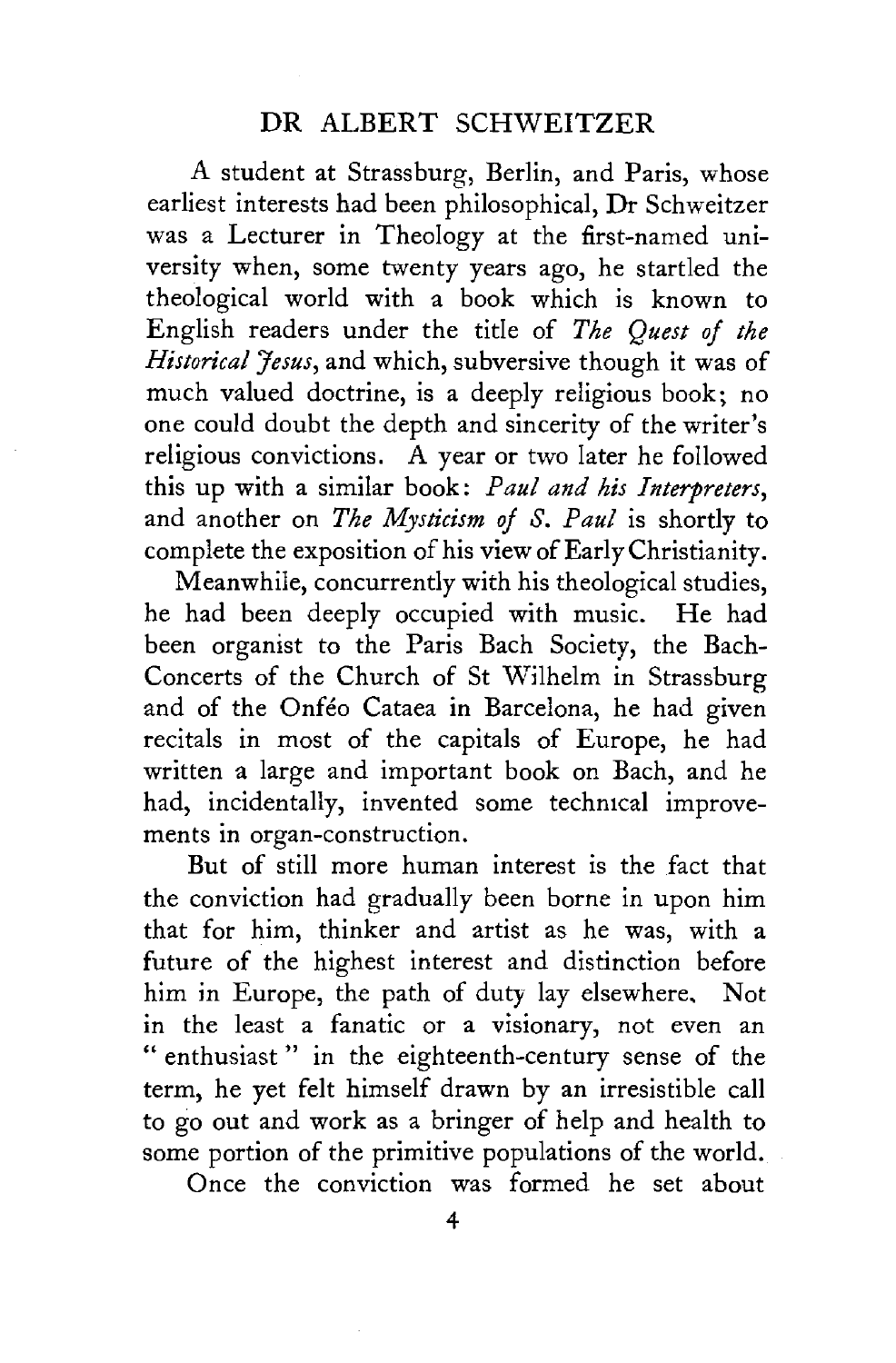carrying it out in the most practical way. He qualified in Medicine, taking his degree at Strassburg, and a further course in Tropical Medicine at Paris.

The unorthodox nature of his theological views put a difficulty in the way of his acceptance by a missionary society as a helper on the ordinary footing, but finally he was able to conclude a satisfactory agreement with the Mission Evangelique of Parisreaders of Miss Kingsley's Travels will recollect her exceptional praise of this Society-and in 1913 he went out with his wife, who is a trained nurse, to the Society's station at Lambaréné on the Ogowe river in French Equatorial Africa. There the Society gave him, in return for his medical services to their staff, European and native, a site with a house and a hospital building, both of the primitive character usual in those parts, and he performed his first operations in a disused fowl-house! For his medical work he was solely responsible, and the funds for it have to be raised entirely by himself. To a considerable extent they have been provided by a series of organ recitals in Europe, given before he went out, and during a visit home.

The war was of course a serious interruption to his work, but he and Frau Schweitzer were not removed from Lambaréné till 1917, when they were interned for a time in France. The inevitable lapsing of all the work at Lambaréné was a bitter disappointment, but the Doctor's mental activity, at any rate, was not hindered, and he found time for writing. By I 924 he had published two volumes of a series of four which he had planned. The first is entitled *The Decay and Restoration of Civilisation* and the second *Civilisation*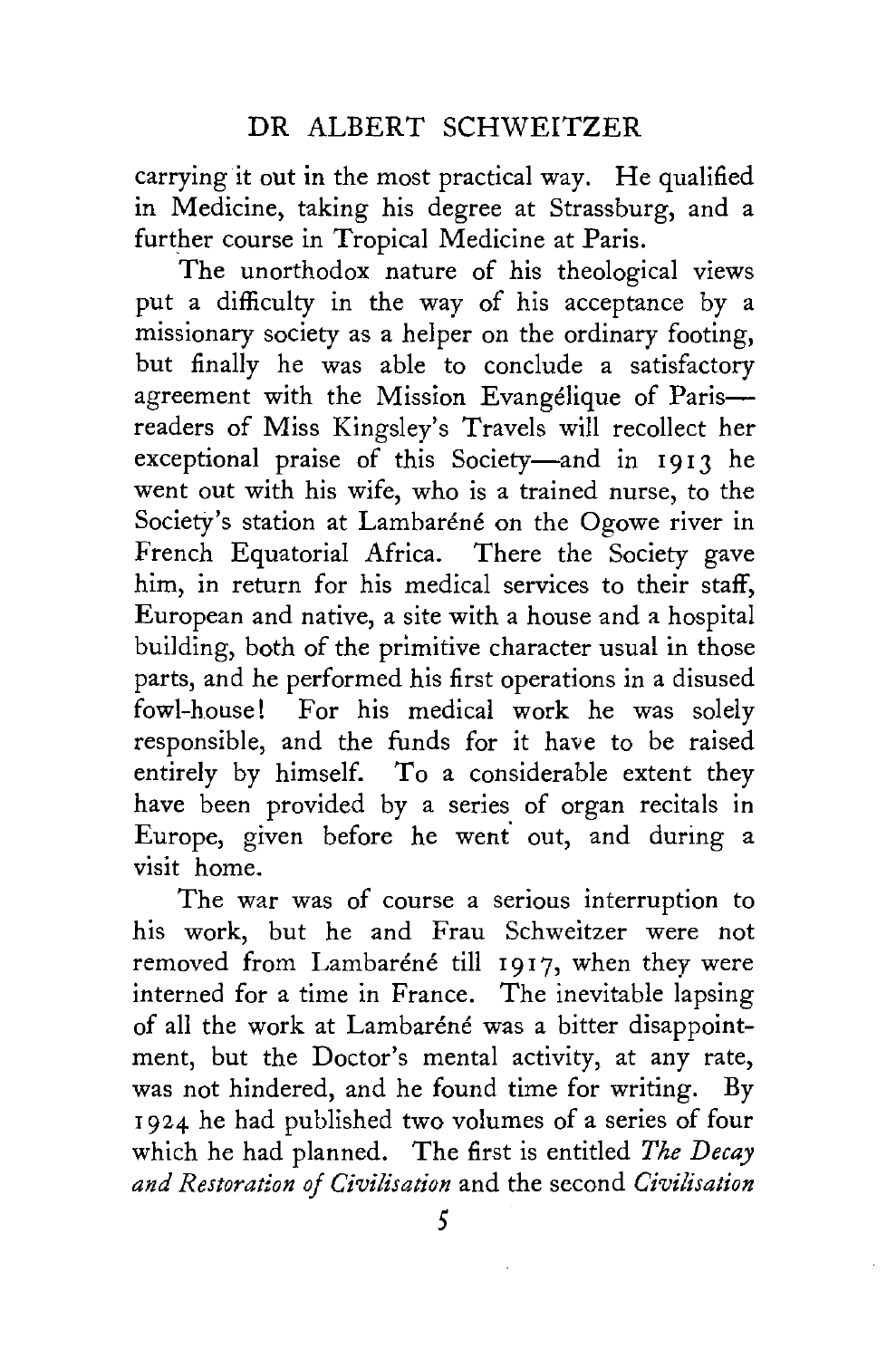*and Ethics.* The latter contains a striking outline of the history of Ethics, leading up to an interesting and original theory of his own. For Schweitzer the fundamental principle of ethics is " Reverence for Life," from the moral and spiritual life of man at one end of the scale to the humblest existence at the other. The comprehensiveness of the doctrine, and at the same time the sane reservations under which it is held, will be clear from one illustration : " The husbandman who has rightly mowed down a thousand blossoms in his meadow in providing fodder for his cattle must not on his homeward way *wantonly* switch off the head of a single flower." It is impossible, of course, to give any sufficient exposition of his doctrine here, but this slight indication will perhaps suggest to readers whether it is likely to interest them or not.

And now we come to the second crisis in his career. His work in Central Africa had been interrupted through no fault of his own ; his hold on European thought had been strengthened by his later publications; he had various offers of professorships, and his wife's health made it impossible for her to return to the Tropics for the moment; might he not legitimately settle down to a life of scholarship and comparative ease? But he did not so see his duty. He felt bound to go back. At first there were difficulties with the French authorities about his return to Lambaréné, and he applied for, and obtained, permission to establish a hospital in the British Cameroons, but later the way was opened for his return to his original work. He found the hospital in ruins, and had to set to work on a laborious task of reconstruction, with all supplies vastly more difficult to obtain than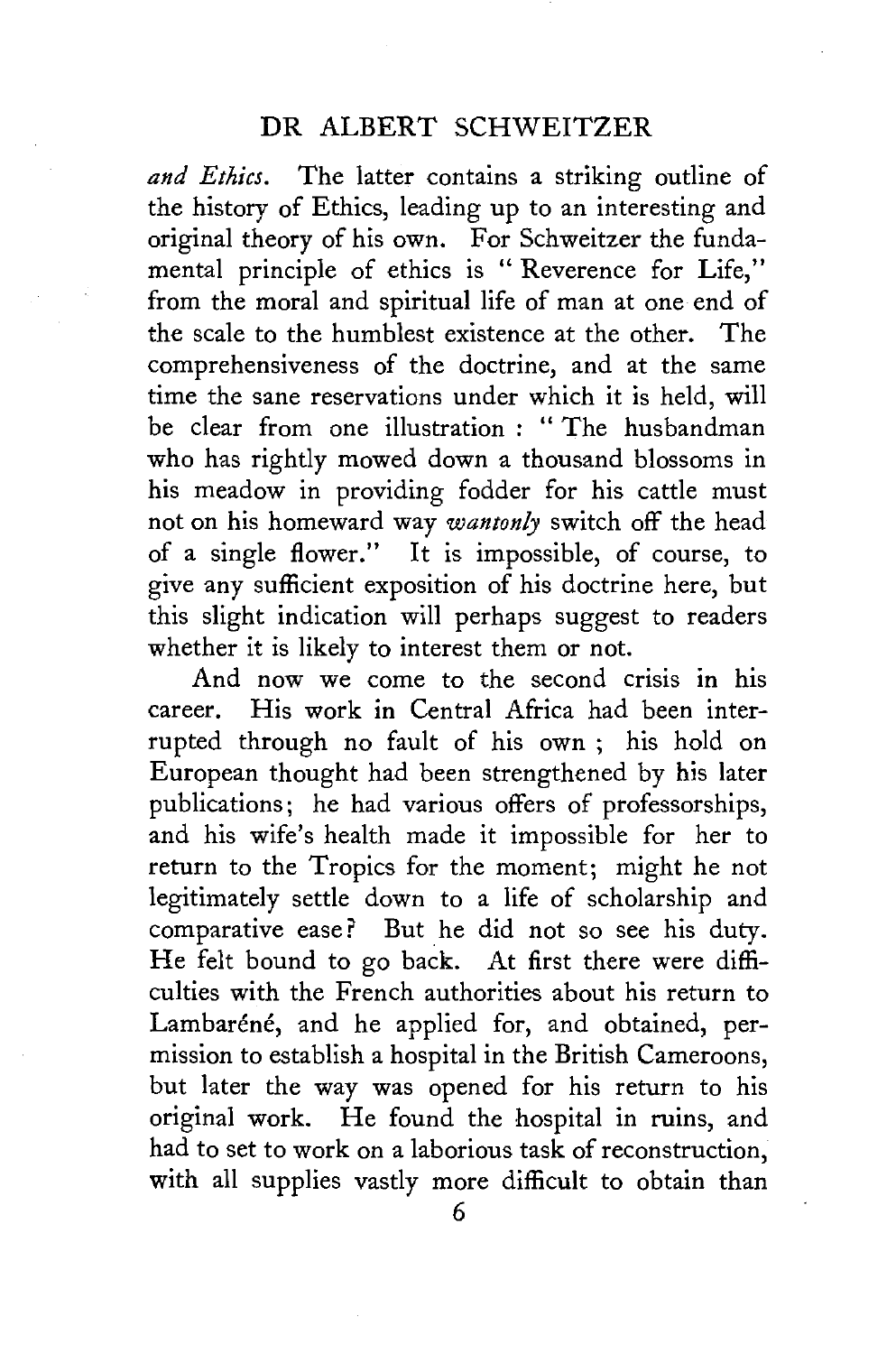before the War. And there he stayed working from April 1924 to July 1927, nearly a twelvemonth longer than any European ought to remain in that climate without a holiday in Europe, first coming slowly to the important decision that a new, larger, and better hospital must be provided on a new site; then planning the new hospital; and then during its construction acting as architect, clerk of works, foreman, transport agent, carpenter's assistant, and in any other capacity that was needed, while his two younger colleagues carried on without interruption the medical and surgical work. Finally he stayed on weeks and months longer to ensure that the work was completed without any serious, and perhaps irremediable, mistakes, and that there should be no hitch or flaw in the transference of the site from the ownership of the French government to his own.

At last, in August 1927, he re-appeared in Europe entirely unannounced even to his wife and nine-yearold daughter, who met him unexpectedly in Strassburg, where they had gone from their home at Konigsfeld in the Black Forest to pay a visit to a dentist ! Then the first week of September saw him reading a paper at a congress at Gland, near Geneva, on the subject of "Human Rights in Colonisation," a work undertaken from a sense of duty at a time when he ought to have been enjoying a holiday with complete rest.

The extracts which follow<sup>1</sup> are meant, with this essay, to give *to* those who are as yet unacquainted with the history of the undertaking some idea of the

<sup>1</sup> The extracts are taken, by kind permission of the publishers, from *Memoirs of Childhood and Youth* (Allen and Unwin, 1924, 3s. 6d.), and *On the Edge of the Primeval Forest* (Black, 1922, 6s.).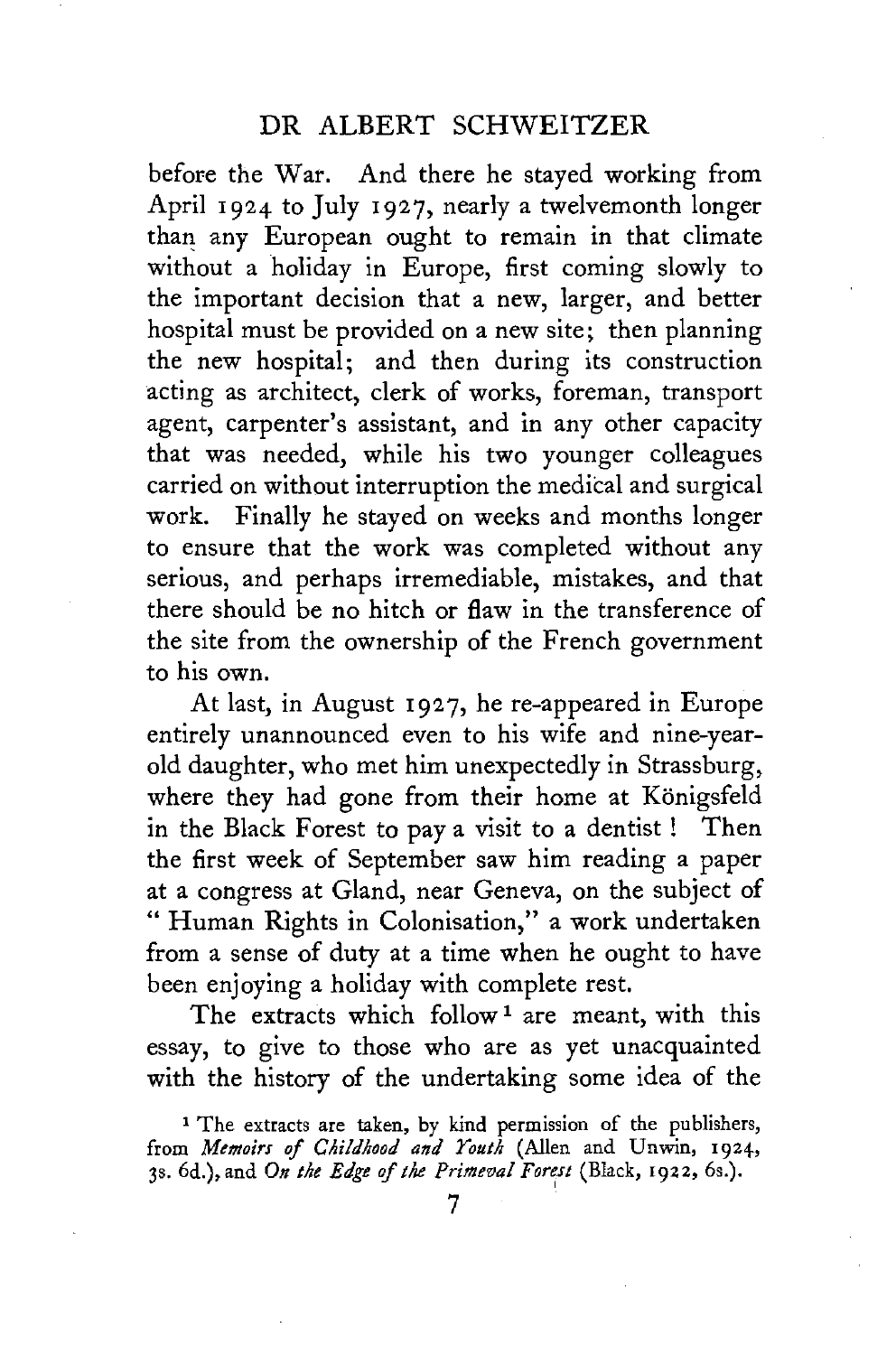self-sacrificing work which our philosopher, theologian, and musician so quietly began and has, with the help of his wife during the first period and of a slowly increasing staff of helpers during the second period, so perseveringly carried through. At the same time they will rouse interest in, and admiration of, the great personality behind it all.

In conclusion, it is a pleasure to record how increased efficiency and stability have been given *to*  the beneficent work of the hospital by the staff of helpers which has gradually collected round Dr Schweitzer. We can but give a list of them here; the record of their work will be found in a new volume which will be published, it is hoped, before long by Messrs A. & C. Black under the title of *More from the Primeval Forest.* 

The Doctor was accompanied on his voyage by a young man, Noel Gillespie, who gave invaluable help during the first months, but had to return in August to finish his course at Oxford.

The first permanent helper arrived on 18th July 1924, Fraulein Mathilde Kottmann, a trained nurse from Strassburg, whose time, however, was almost wholly occupied with household duties instead of nursing.

Next, on 19th October, Dr Victor Nessmann, whose father was an Alsatian pastor, and a fellowstudent of Dr Schweitzer's at Strassburg, arrived.

In March 1925 came Dr Mark Lauterburg of Berne, and in October, Fraulein Emma Hausknecht, a teacher from Alsace, who had promised long before to come out to help Dr Schweitzer, and who now set Nurse Kottmann free to work in the hospital.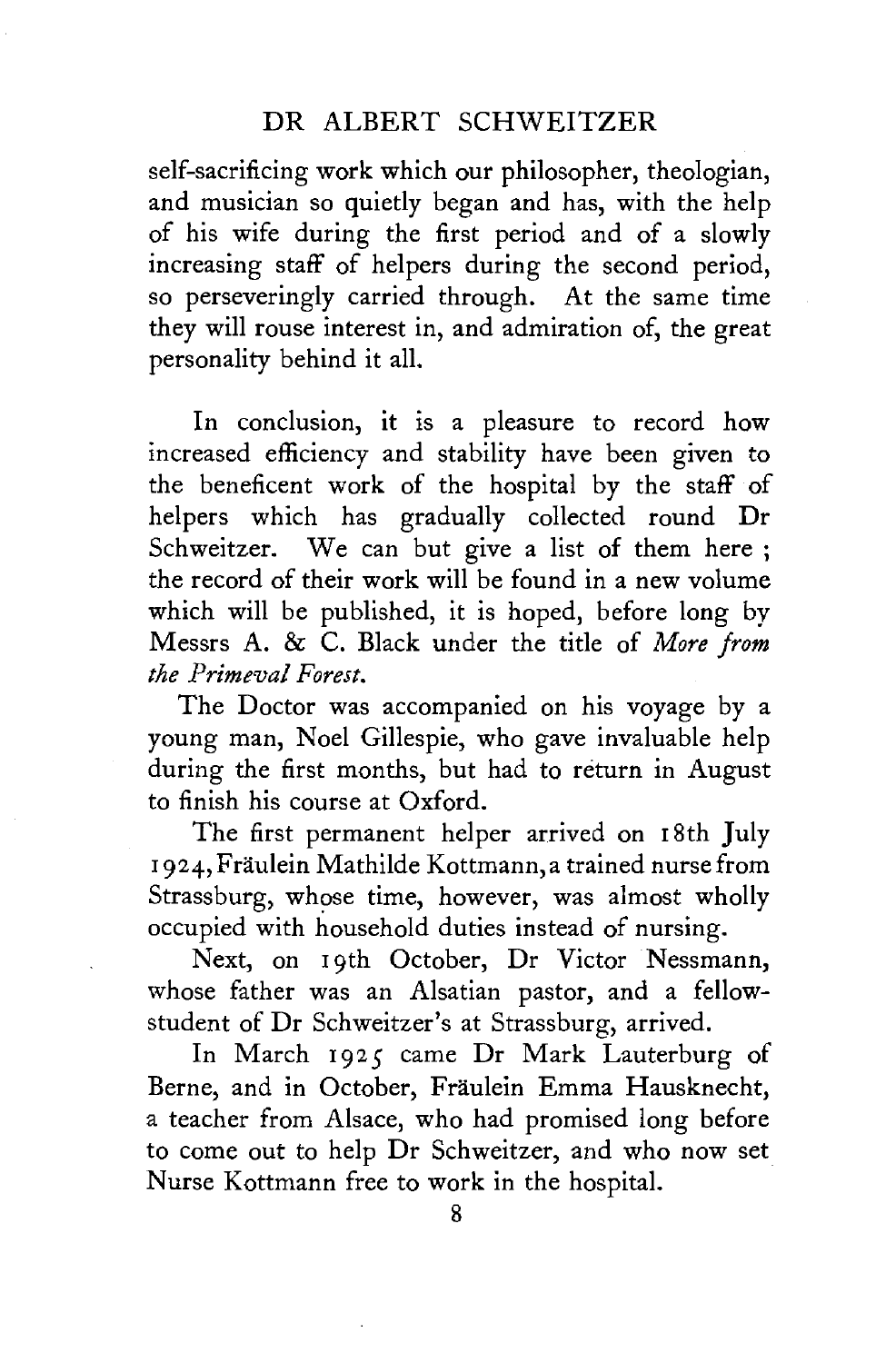In the spring of that year, too, much skilled help in effecting needed repairs was received from a zealous young Swiss, Herr Rudolf Schatzmann.

In April 1926 Dr Nessmann's place was taken by Dr F. Trencz, also from Strassburg, and also the son of an Alsatian pastor. Unfortunately he could only stay for a year, as he had to return to Europe to do his military service. He used his knowledge, and much skill, in arranging the laboratory excellently for bacteriological work. His successor was Dr Ernest Miindler of Lausanne, who came in March 1927.

The work of nurse, in the operating-room especially, was undertaken from the spring of 1926 till July 1927 by Dr Lauterburg's sister, Fraulein Martha Lauterburg.

A lady of British Columbia, Mrs Lilian Russell, who arrived in March 1927 with Dr Mündler, is occupied with the oversight and feeding of the patients, while she also superintends the work done in the garden and the plantations which surround the hospital.

In August 1927, after three and a half years of work and responsibility at Lambaréné, Dr Schweitzer returned to Europe, accompanied by Fräulein Kottmann, and Fräulein Lauterburg. The staff they left at work consisted of three doctors, and two nurses, with Fraulein Hausknecht and Mrs Russell, but in September there started for Lambaréné to replace Fräulein Kottmann and Fraulein Lauterburg two Swiss nurses, Mlle Isabelle Chappuis of Lausanne, and Fraulein Helene Wiedner of Aarau.

Towards Christmas Dr Lauterburg will be set free for return to Europe, by a doctor from Switzerland,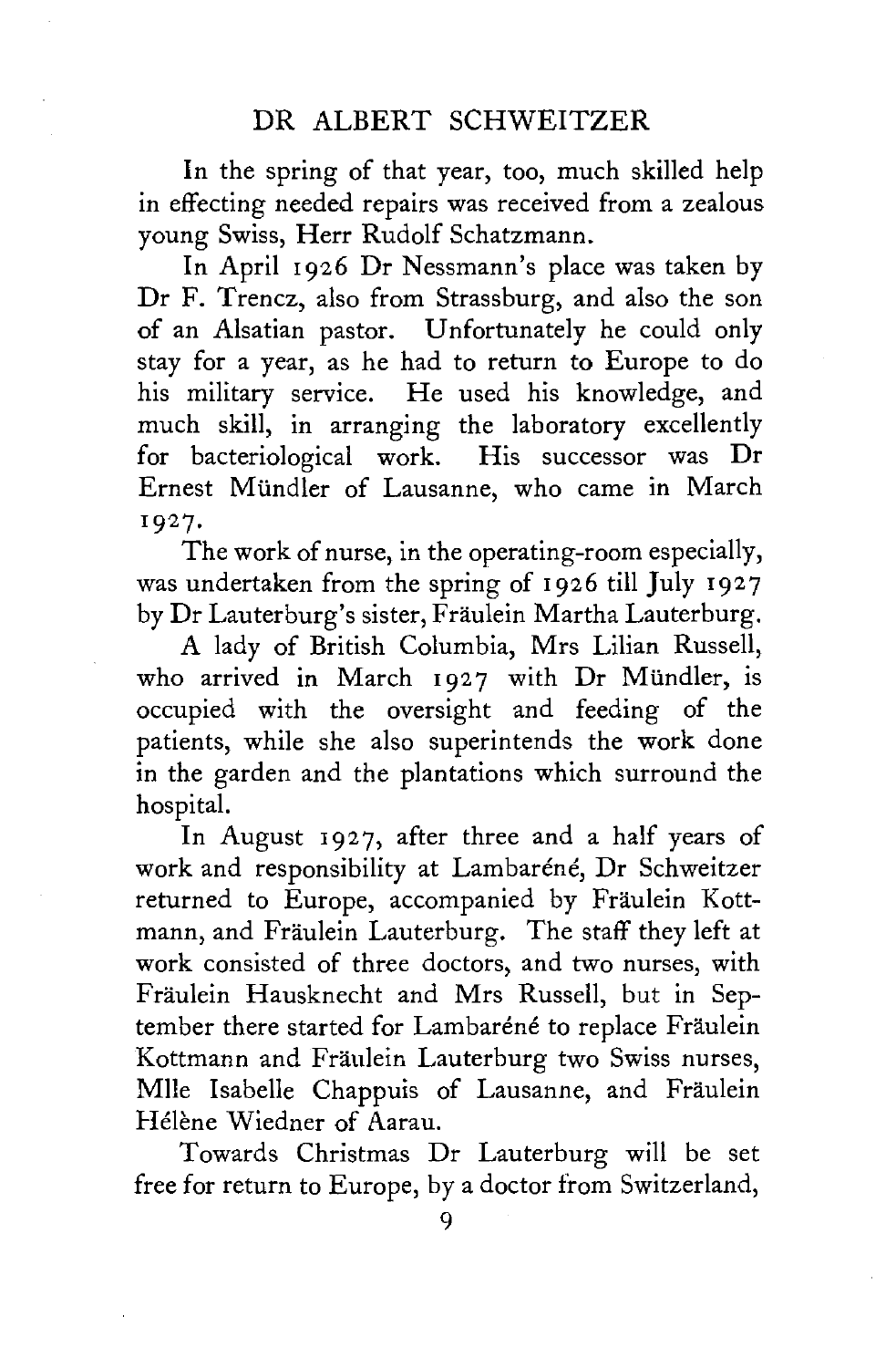and in the spring of 1928 Fräulein Kottmann will go out again and set Fraulein Hausknecht free.

It remains to say a few words about the new hospital, to live and work in which is an inexpressible relief after the small, dark, and inconvenient buildings of the old one, which was built to house forty patients, but which, when it was abandoned, was overcrowded with about one hundred and sixty ! The new site was cleared—no inconsiderable task—between November 1925 and February 1926; the building was carried out under much difficulty in getting at one time materials, at another workers, but on 21st January 1927 came the happy day when the removal, carried out entirely by water, at last began. The new hospital can accommodate some two hundred native patients and ten white ones, and has a central building which contains the consulting-room, the operatingroom, and the dispensary. The hospital as a whole forms a long line of buildings running parallel to the river, farthest upstream being the houses where the staff live. Then come three wards for ordinary patients, and one for dysentery cases, this being farthest downstream, so that the patients cannot contaminate the river-water for anyone else in the hospital. At some distance away, so that the noise they make cannot disturb other patients, are eight small huts for the insane. There are ten buildings in all, each about 90 feet long and 18 feet wide and running East and West, so that, thanks to the verandahs, the sun never strikes the side walls. Doors and windows are of wire-netting, which lets air in, but has meshes small enough to keep out mosquitoes, and one of the strictest of the hospital rules is that all white residents shall be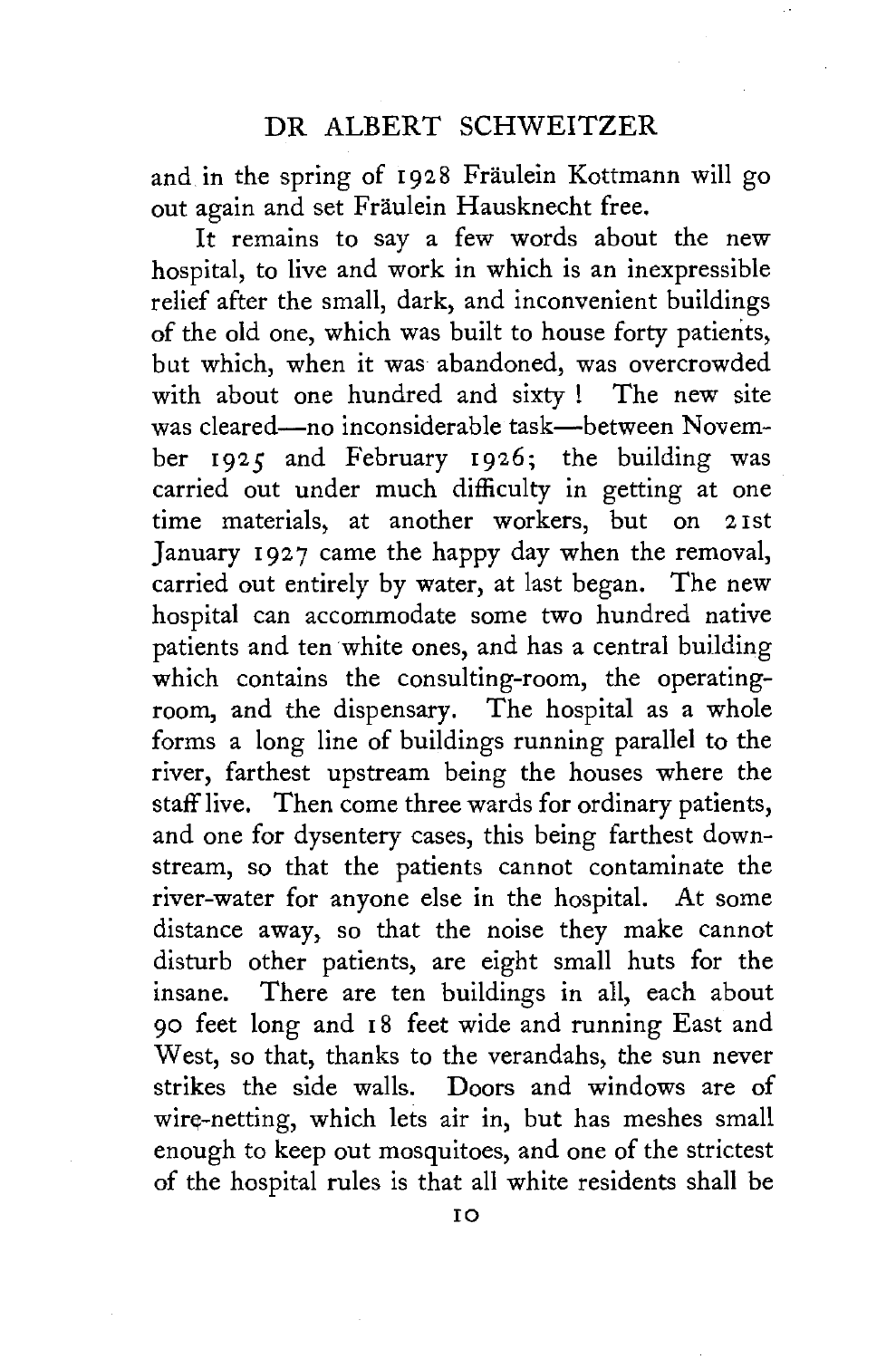

PAINTING ONE OF THE NEW HOSPITAL BUILDINGS



THE MONTHLY ROLL-CALL OF THE SICK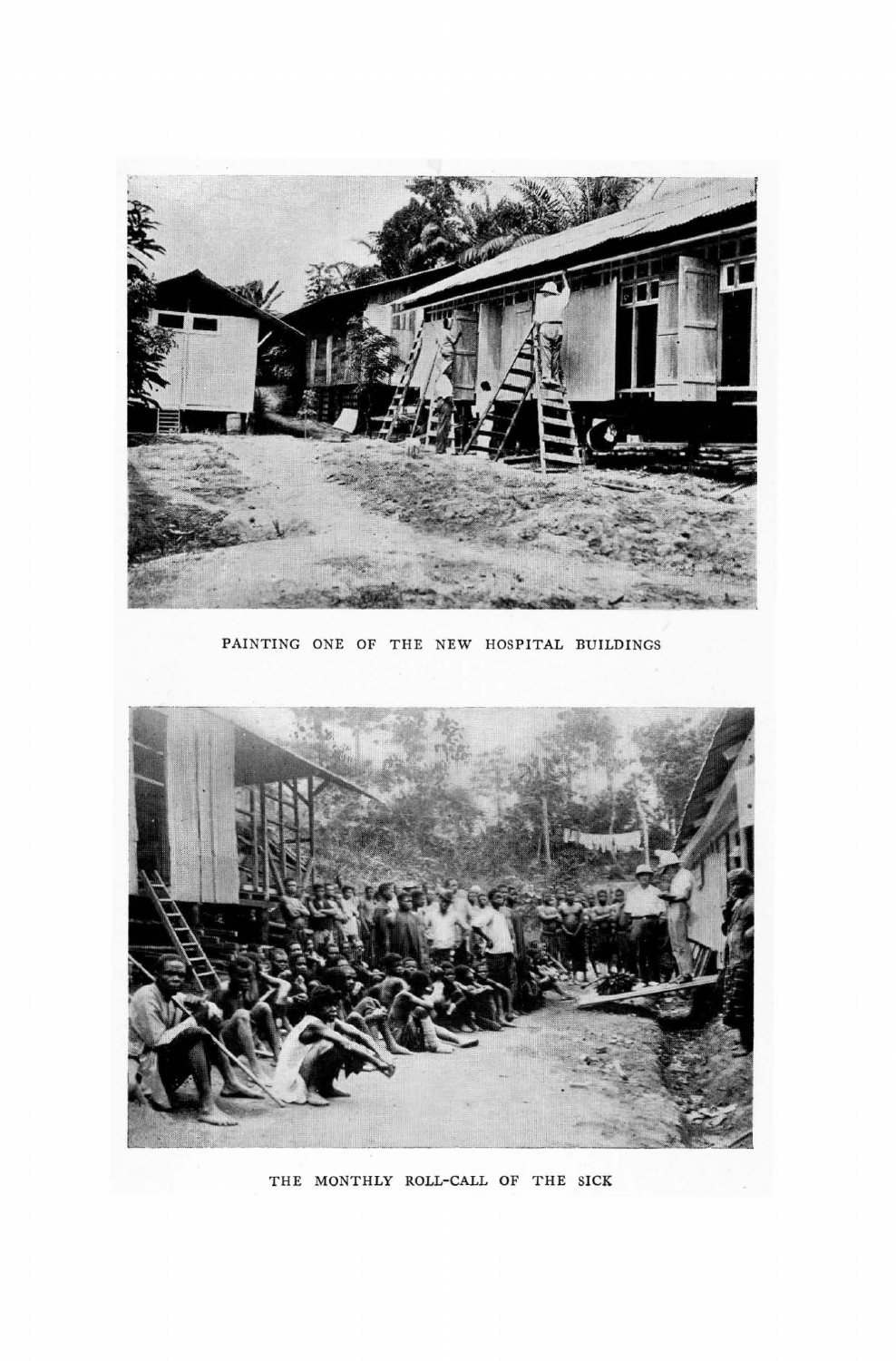indoors with windows closed by 6 p.m. Thanks to this, not a single member of the staff has up to now been incapacitated by malaria.

So much for the present, but future possibilities have not been forgotten. The new buildings are so constructed that they can be taken to pieces, if necessary, for the population is such a shifting one that at some future date a removal to yet another site may be found to be a necessity.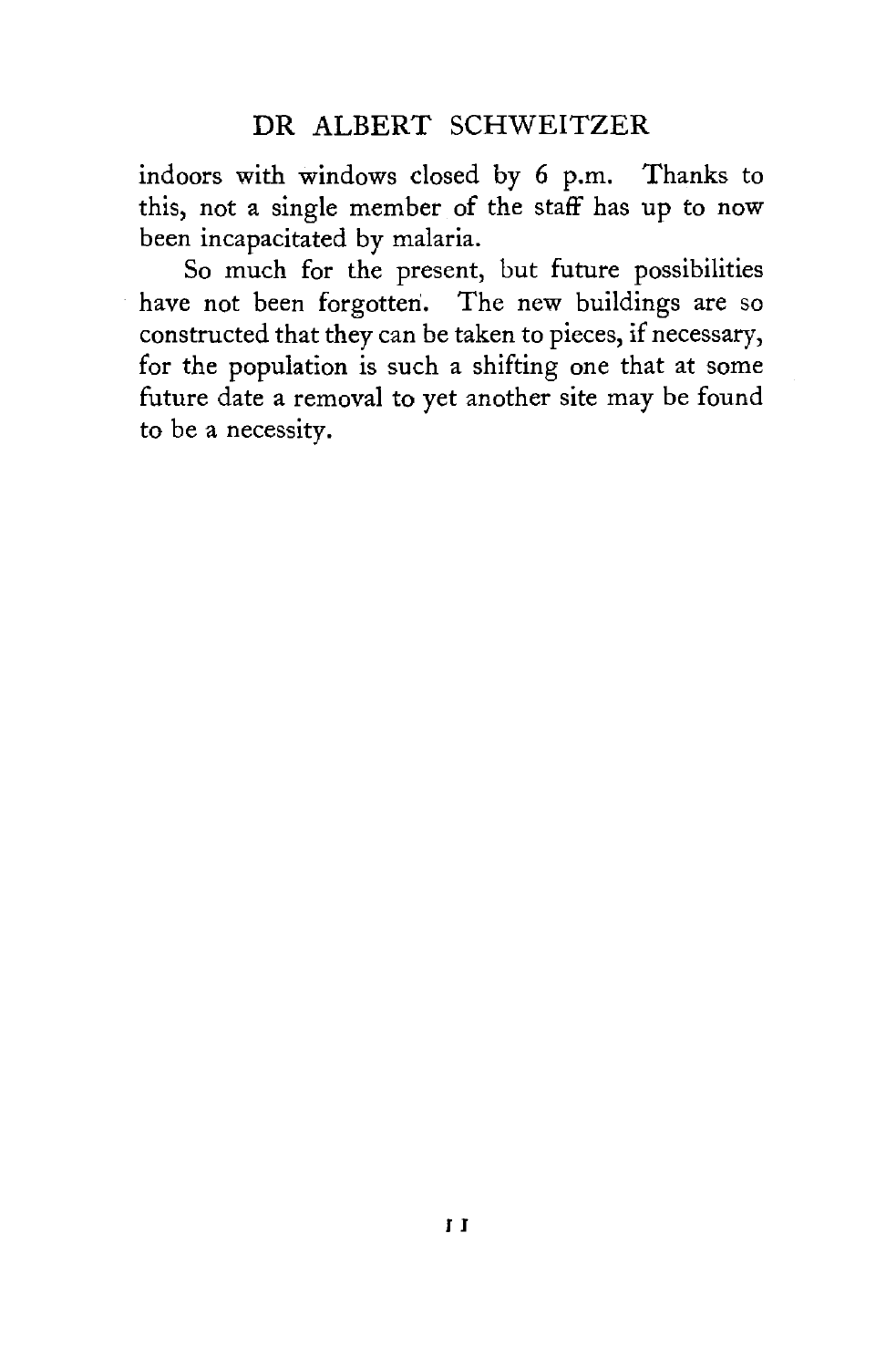### II. THE DOCTOR IN CHILDHOOD AND YOUTH <sup>1</sup>

#### *Mausche and Tolerance.*

ON this, my first meeting with an author, there followed a second and greater experience. A Jew from a neighbouring village, Mausche by name, who dealt in land and cattle, used to come occasionally through Giinsbach with his donkey-cart. As there was at that time no Jew living in the village, this was always something of an event for the boys; they used to run after him and jeer at him. One day, in order to announce to the world that I was beginning to feel myself grown up, I could not help joining them, although I did not really understand what it all meant; so I ran along with the rest behind him and his donkeycart, shouting: "Mausche, Mausche!" The most daring of them used to fold the corner of their shirt or jacket to look like a pig's ear, and spring with that as close *to* him as they could. In this way we followed him out of the village as far as the bridge, but Mausche, with his freckles and grey beard, drove on as unperturbed as his donkey, except that he would turn round and look at us with an embarrassed but good-natured smile. This smile overpowered me. From Mausche it was that I first learnt what it means to keep silent

1 Most of the extracts in this section are taken from *Memoirs of Childhood and Youth* (Allen and Unwin, 3s. 6d.), and *On the Edge of the Primeval Forest* (A. & C. Black, 6s.). By kind permission of the publishers.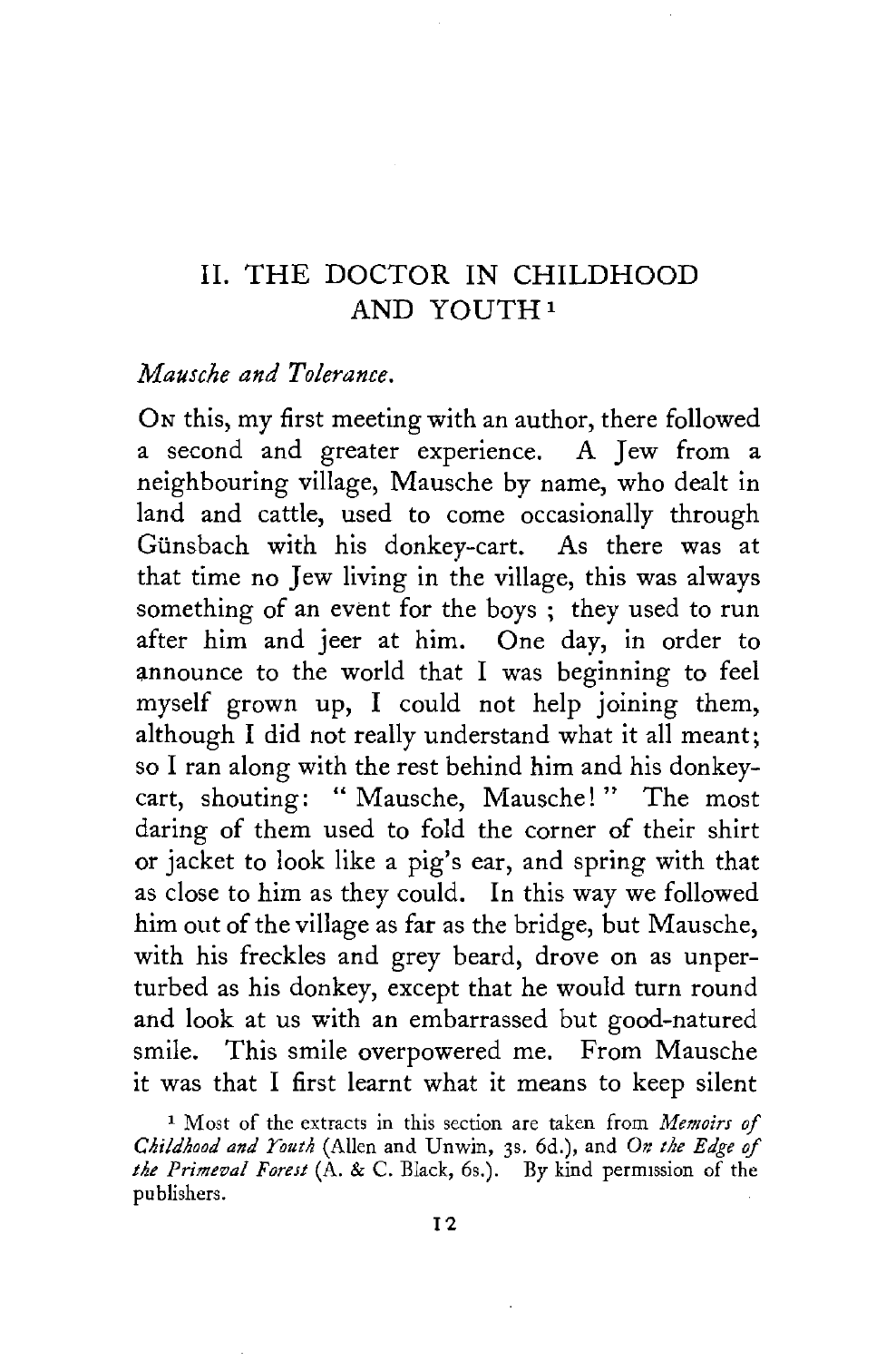### DR ALBERT SCHWEITZER

under persecution, and he thus gave me a most valuable lesson. From that day forward I used to greet him politely, and later, when I was in the secondary school (the Gymnasium), I made it my practice to shake hands and walk a little way along with him, though he never learnt what he really was to me. He had the reputation of being a usurer and a property-jobber, but  $\overline{I}$  never tried to find out whether this was true or not. To me he has always been just " Mausche " with the tolerant smile, the smile which even to-day compels me to be patient when I should like to rage and storm.

#### *Feeling for Animal Life.*

As far back as I can remember I was saddened by the amount of misery I saw in the world around me. Youth's unqualified *joie de vivre* I never really knew, and I believe that to be the case with many children, even though they appear outwardly merry and quite free from care.

One thing that specially saddened me was that the unfortunate animals had to suffer so much pain and misery. The sight of an old limping horse, lugged forward by one man while another kept beating it with a stick to get it to the knacker's yard at Colmar, haunted me for weeks.

It was quite incomprehensible to me-this was before I began going to school-why in my evening prayers I should pray for human beings only. So when my mother had prayed with me and had kissed me good night, I used silently to add a prayer that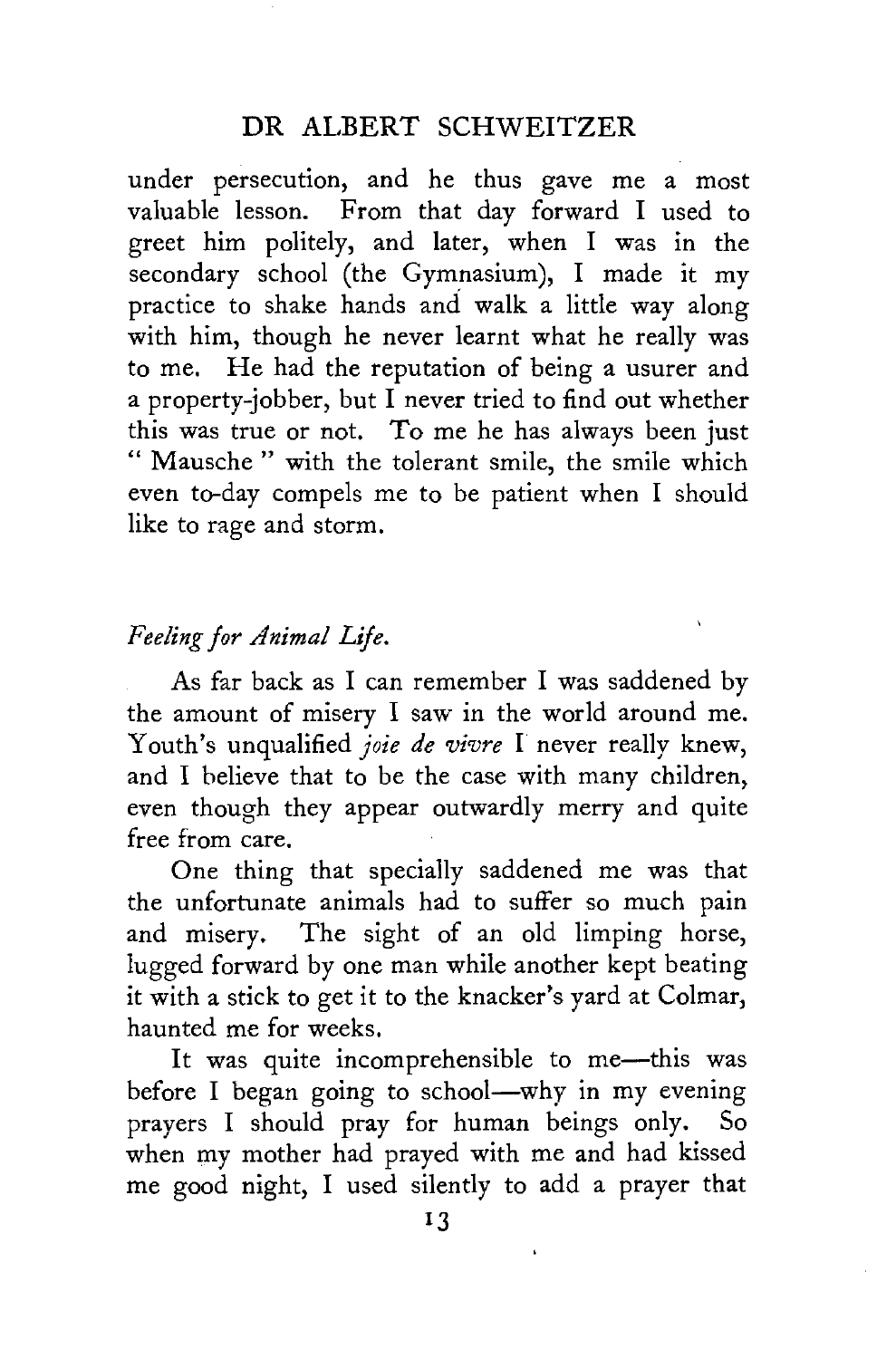I had composed myself for all living creatures. It ran thus: " 0 heavenly Father, protect and bless all things that have breath; guard them from all evil, and let them sleep in peace."

A deep impression was made on me by something which happened during my seventh or eighth year. Henry Brasch and I had with strips of india-rubber made ourselves catapults, with which we could shoot small stones. It was spring and the end of Lent, when one morning Henry said to me: " Come along, let's go on to the Rebberg and shoot some birds!" This was to me a terrible proposal, but I did not venture to refuse for fear he should laugh at me. We got close to a tree which was still without any leaves, and on which the birds were singing beautifully to greet the morning, without showing the least fear of us. Then, stooping like a Red Indian hunter, my companion put a bullet in the leather of his catapult and took aim. In obedience to his nod of command I did the same, though with terrible twinges of conscience, vowing to myself that I would shoot directly he did. At that very moment the church bells began to ring, mingling their music with the songs of the birds and the sunshine. It was the Warning-bell, which began half an hour before the regular pealringing, and for me it was a voice from heaven. shooed the birds away so that they flew to where they were safe from my companion's catapult, and then I fled home. And ever since then, when the Passiontide bells ring out to the leafless trees and the sunshine, I reflect with a rush of grateful emotion how on that day their music drove deep into my heart the commandment: "Thou shalt not kill."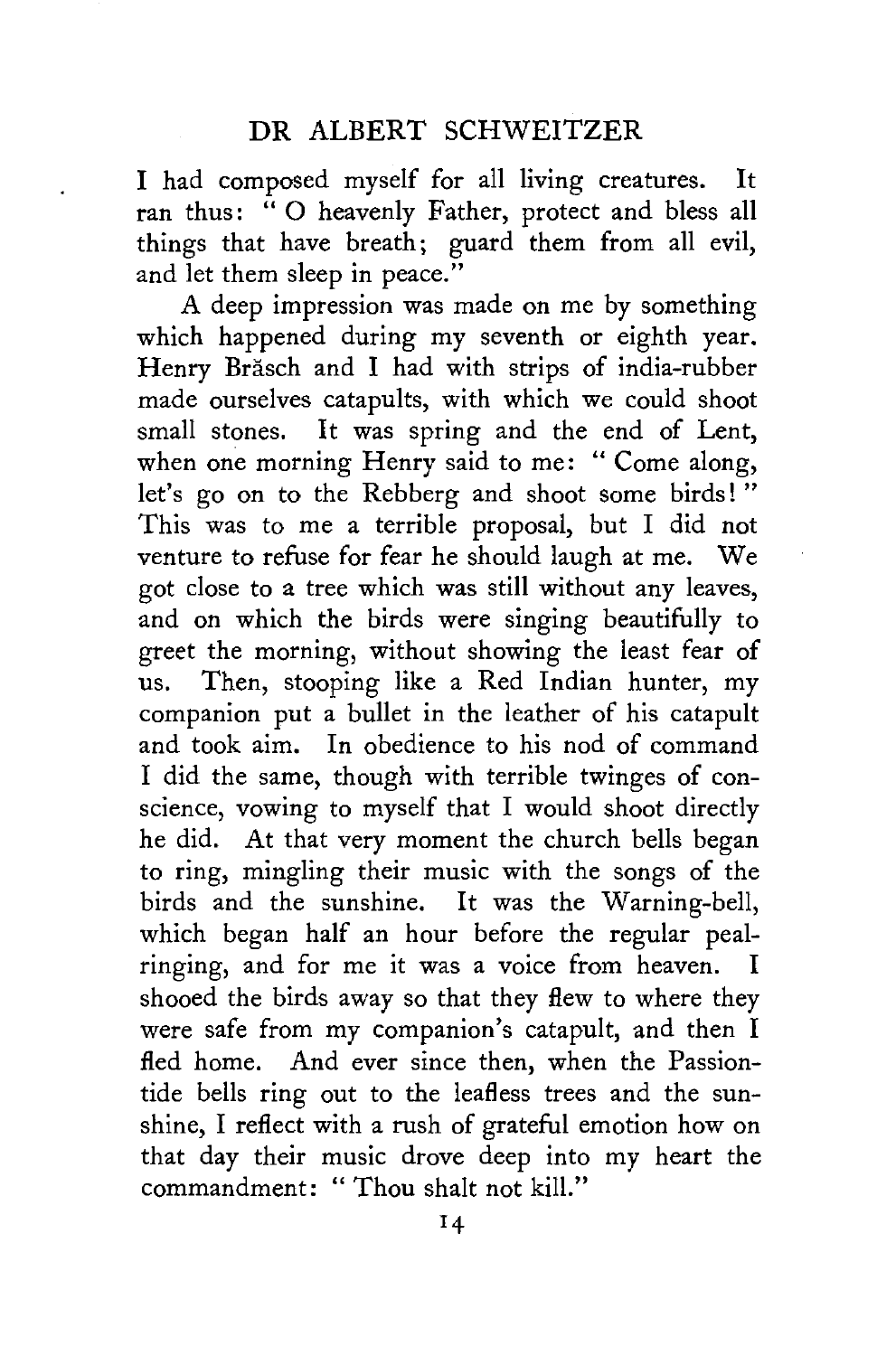From that day onward I took courage to emancipate myself from the fear of men, and whenever my inner convictions were at stake I let other people's opinions weigh less with me than they had done previously. I tried also to unlearn my' former dread of being laughed at by my schoolfellows. This early influence upon me of the commandment not to kill or torture other creatures is the great experience of my childhood and youth. By the side of that all others are insignificant.

#### *Musical Development.*

In my second school-year we used to have twice a week a lesson in penmanship from the master, who just before that gave a singing-lesson to the big boys. Now it happened one day that we had come over from the infant school too early, so that we had to wait outside the class-room, and when they began the vocal duet, " In the mill by the stream below there I was sitting in quiet thought," followed by " Beautiful forest, who planted you there? " I had to hold on to the wall to prevent myself from falling. The charm of the two-part harmony of the songs thrilled me all over to my very marrow, and similarly, the first time I heard brass instruments playing together I almost fainted from excess of pleasure. Violin music, however, with its different quality of tone, I did not find beautiful, and I only got to like it gradually.

My music-master at Miilhausen, however, found at first little pleasure in teaching me. His name was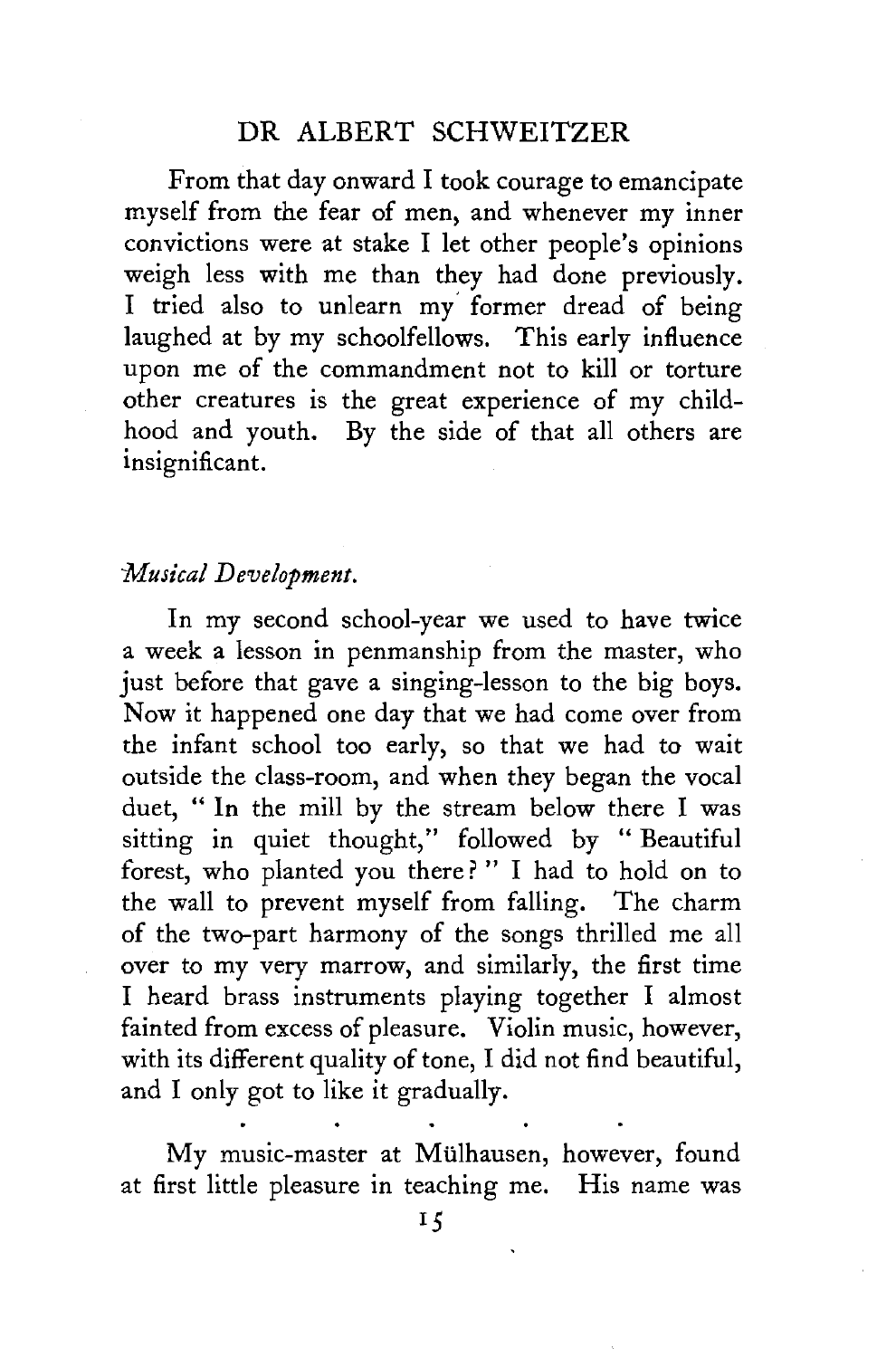Eugen Munch, and he had just come from the High School for Music at Berlin to be organist to the Reformed Congregation at S. Stephen's. " Albert Schweitzer is my thorn in the flesh," he used to say. This was the result partly of the fact that in the hours my aunt compelled me to spend at the piano I used to play all sorts of music at sight, and to improvise, instead of learning properly the pieces he had given me, and partly of the fact that I shrank from playing before my music-master with real feeling. I could not bring myself to display to him all that I felt while playing a beautiful piece of music, and I am sure that many music-students feel the same. Thus it was that I irritated him with my "wooden playing." But one day when, still mastered by this prejudice, I had ground out a badly-practised sonata of Mozart's, he angrily opened a volume of Mendelssohn at the Song without Words in E natural. " Really, you don't deserve to have such beautiful music given you to play. You'll come and spoil this Lied ohne Worte for me, just like everything else. If a boy has no feeling, I certainly can't give him any!" "Oho," thought I to myself, " I'll show you whether I have any feeling or not! " And the whole week through I carefully practised this piece, which I had so often played by myself. I even did what no one had ever got me to do yet; I found out by experiment the best fingering, and wrote it above the notes. In the next lesson when finger-exercises and scales were all finished, I braced myself up and played the Lied ohne Worte just as my very soul bade me. My teacher said little, but putting his hands firmly on my shoulders, he moved me from the piano and himself played over a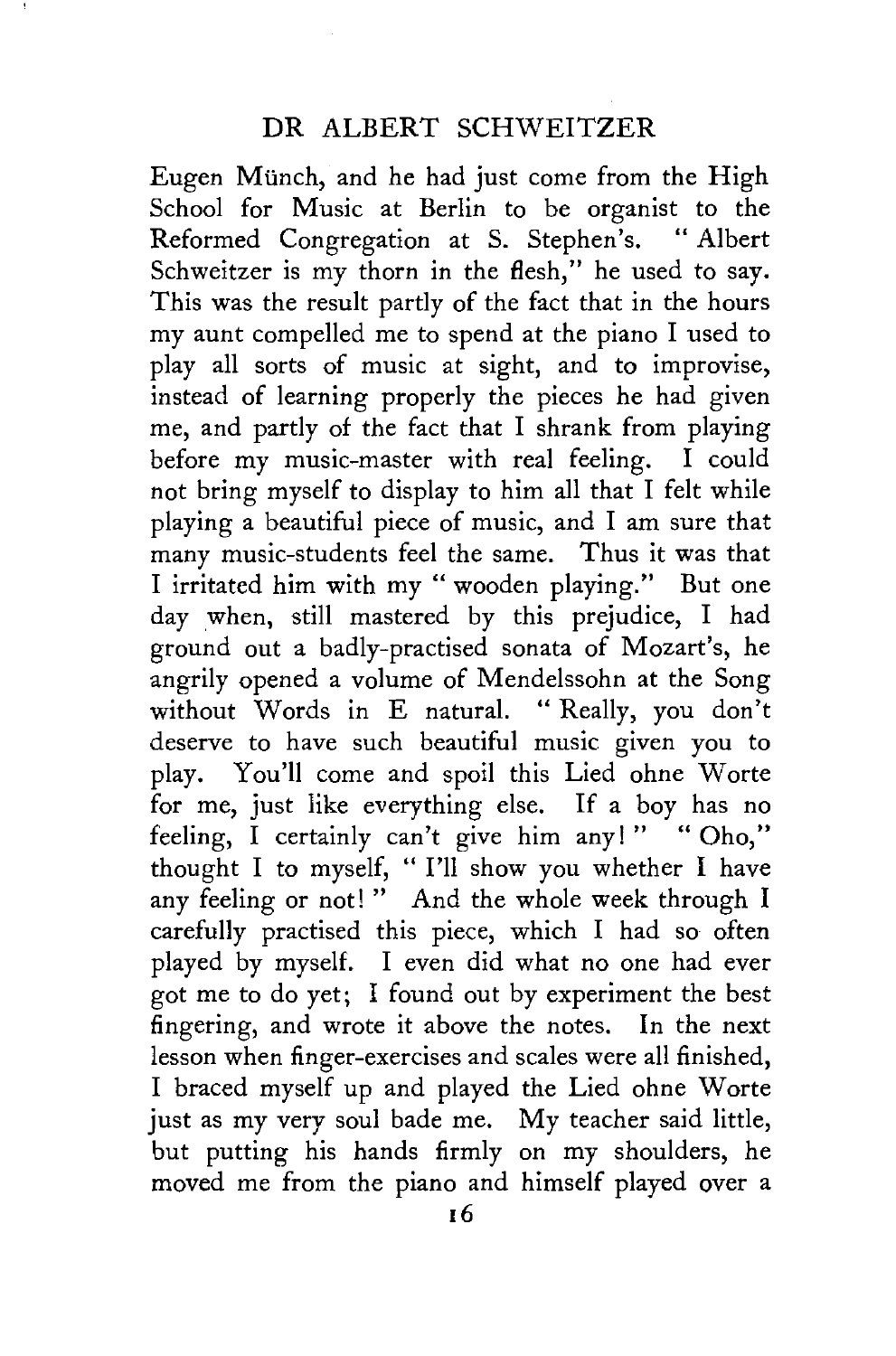Lied ohne Worte that was new to me. Next I was given a piece of Beethoven's, and a few lessons later I was found worthy to begin upon Bach. Then after a few more lessons it was disclosed to me that after my confirmation I should be allowed to have lessons on the big and beautiful organ in S. Stephen's.

Thus there came to fulfilment a dream long cherished in secret, for from long, long before it had been my ambition to get to the organ. And this ambition had been born in me. My mother's father, Pastor Schillinger of Mühlbach, had been deeply interested in organs and organ-building, and whenever he found, himself in a strange town, its organs were the first things that he went to look at. He is said to have been a very fine improvisator. My father, too, possessed this gift. When a child I listened to him for hours together as he sat, in the dusk, at the old square piano that he had inherited from grandfather Schillinger, and gave rein to his imagination. But he never liked Bach's music.

Thanks to the kindness of Daddy Iltis, and because he was very glad to have a substitute, I had already, while a boy, got admitted to the use of the organ in Giinsbach church, and when I was only nine had taken his place at it for services. But now, when I was fifteen, I was to learn the scientific use of the pedals on an organ with three keyboards and sixtytwo stops under a great organist, for such Eugen Münch was! I could scarcely credit my good fortune.

When I was sixteen I was allowed to take Eugen Munch's place at services, and not long after that I for the first time sat at the organ at a concert; my teacher trusted me to play the organ accompaniment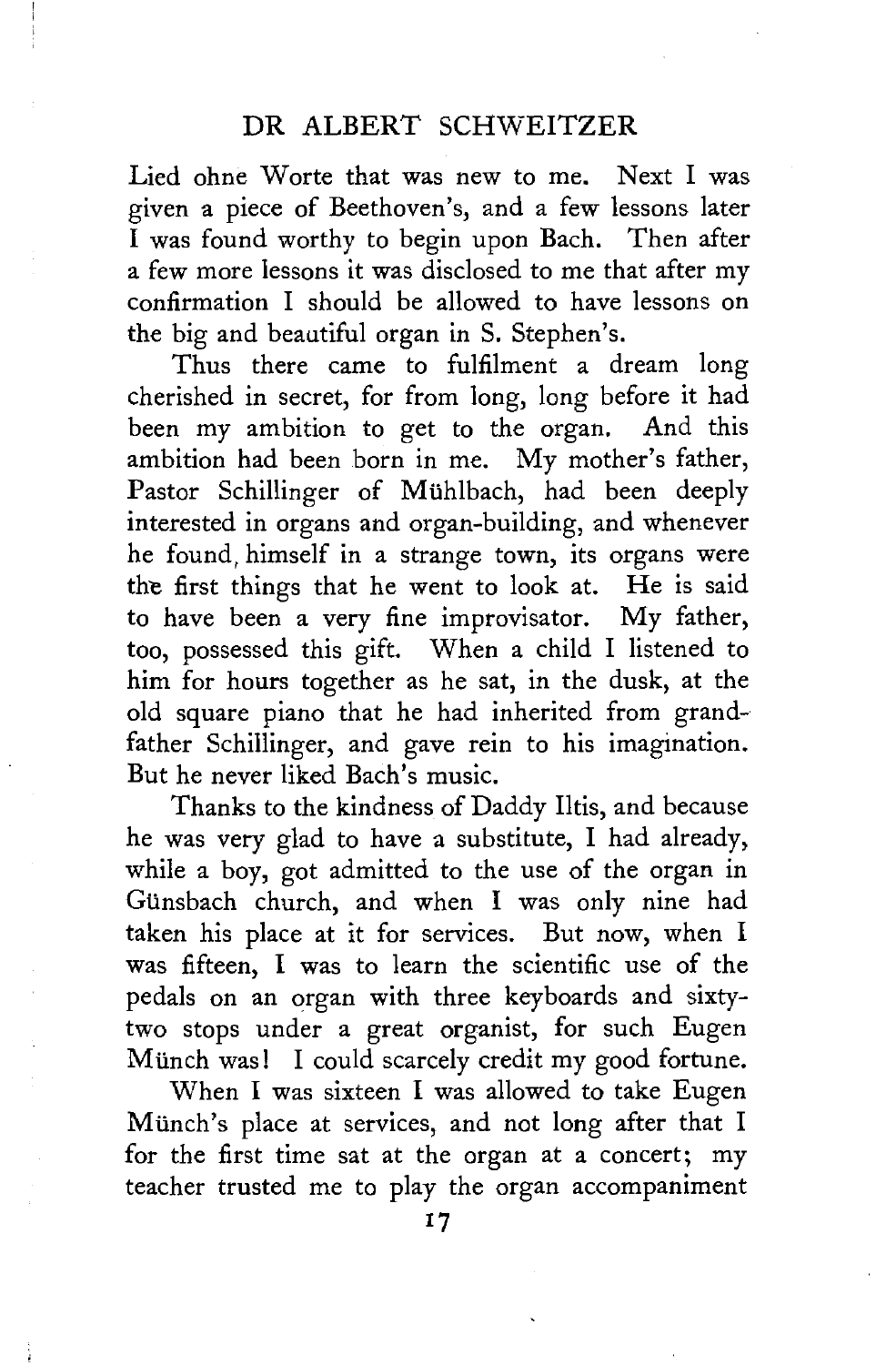### DR ALBERT SCHWEITZER

of Brahm 's *Requiem,* which he gave with the choir of the church. Then for the first time I knew the joy, which I have so often tasted since then, of letting the organ send the flood of its own special tones to mingle with the clanging music of choir and orchestra. But the fine old organ in S. Stephen's, Mulhausen, has been, alas! since the death of Eugen Munch, restored and modernised in such barbarous fashion that the marvellous tone which it then possessed has been completely lost.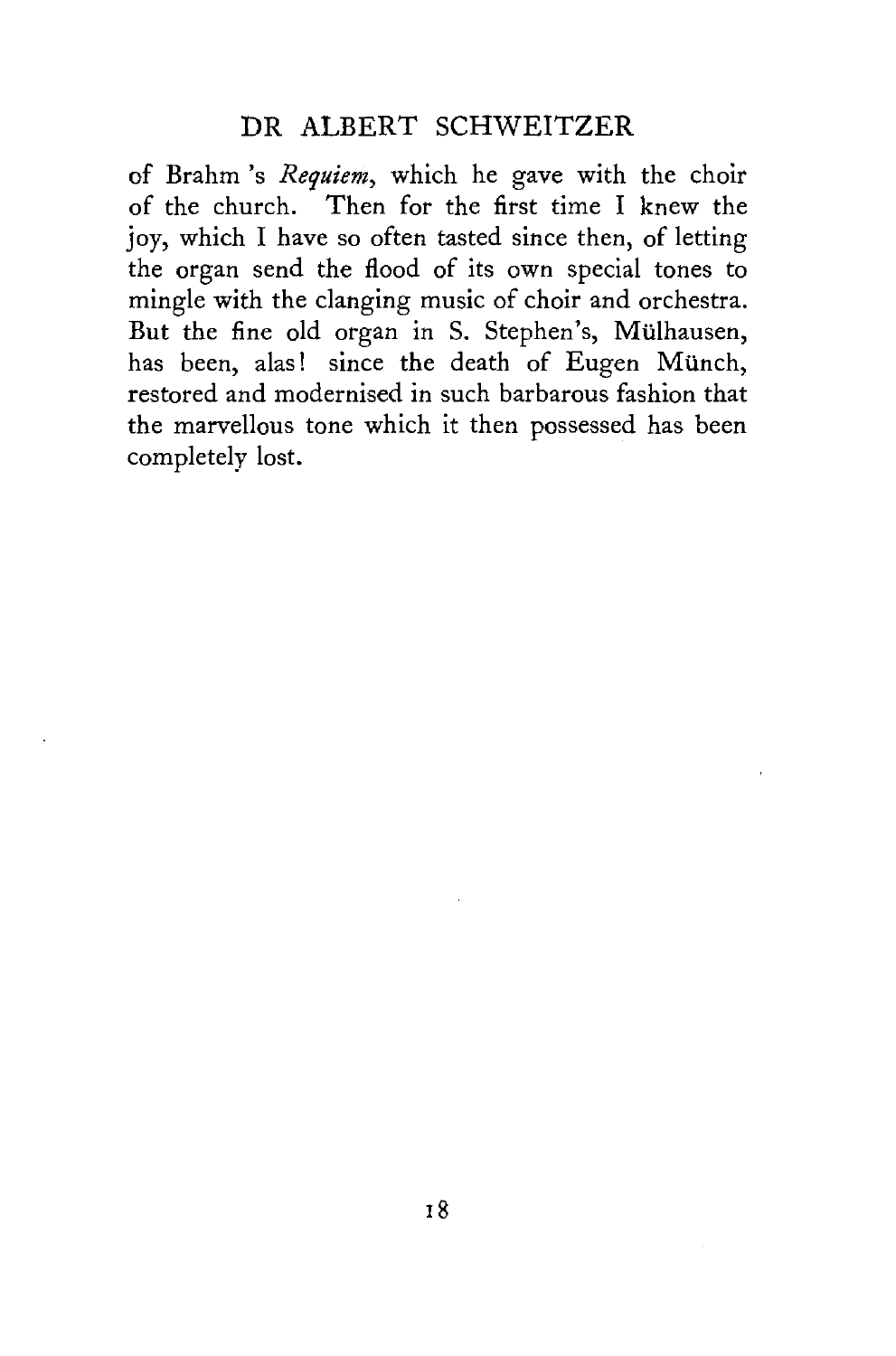### III. THE WORK AT LAMBARENE

#### *The Early Operations.*

THAT I had no place in which to examine and treat the sick worried me much. Into my own room I could not take them for fear of infection. One arranges at once in Africa (so the missionaries impressed on me from the beginning) that the blacks shall be in the white people's quarters as little as possible. This is a necessary part of one's care for oneself. So I treated and bandaged the sick in the open air before the house, and when the usual evening storm came on, everything had to be hastily carried into the verandah.

Under the pressure of this discomfort I decided to promote to the rank of hospital the building which my predecessor in the house, Mr Morel, the missionary, had used as a fowl-house. I got some shelves fixed on the walls, installed an old camp-bed, and covered the worst of the dirt with whitewash, feeling myself more than fortunate. It was, indeed, horribly close in the little windowless room, and the bad state of the roof made it necessary to wear my sun-helmet all day, but when the storm came on I did not have to move everything under cover. I felt proud the first time I heard the rain rattling on the roof, and it seemed incredible that I could go quietly on with my bandaging.

Work was now fairly started. My wife had charge of the instruments and made the necessary preparations for the surgical operations, at which she served as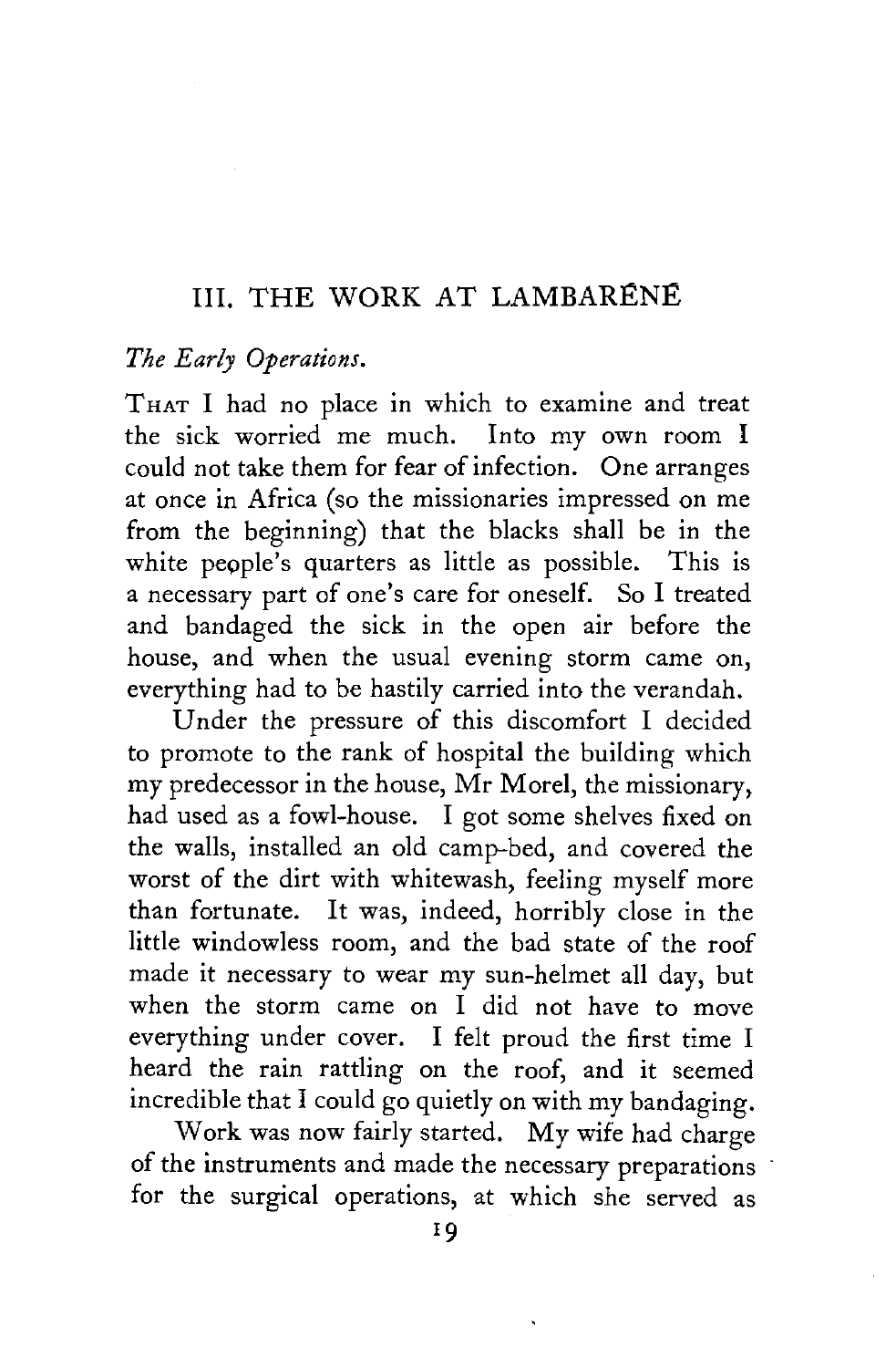#### DR ALBERT SCHWEITZER

assistant, and she also looked after the bandages and the washing of the linen. Consultations begin about 8.30, the patients waiting in the shade of my house in front of the fowl-house, which is my surgery, and every morning one of the assistants reads out:—

#### THE DOCTOR'S STANDING ORDERS.

- I. Spitting near the Doctor's house is strictly forbidden.
- 2. Those who are waiting must not talk to each other loudly.
- 3. Patients and their friends must bring with them food enough for one day, as they cannot all be treated early in the day.
- 4. Any one who spends the night in the station without the Doctor's permission will be sent away without any medicine. (It happened not infrequently that patients from a distance crowded into the schoolboy's dormitory, turned them out, and took their places.)
- *5.* All bottles and tin boxes in which medicines are given must be returned.
- 6. In the middle of the month, when the steamer has gone up the river, none but urgent cases can be seen till the steamer has gone down again, as the Doctor is then writing to Europe to get more of his valuable medicines. (The steamer brings the mails from Europe about the middle of the month, and on its return takes our letters down to the coast.)

These six commandments are read out every day very carefully in the dialects of both the Galoas and the Pahouins, so that no long discussion can arise afterwards. Those present accompany each sentence with a nod, which indicates that they understand, and at the finish comes a request that the Doctor's words shall be made known in all the villages, both on the river and on the lakes.

A great deal of time is lost trying to make them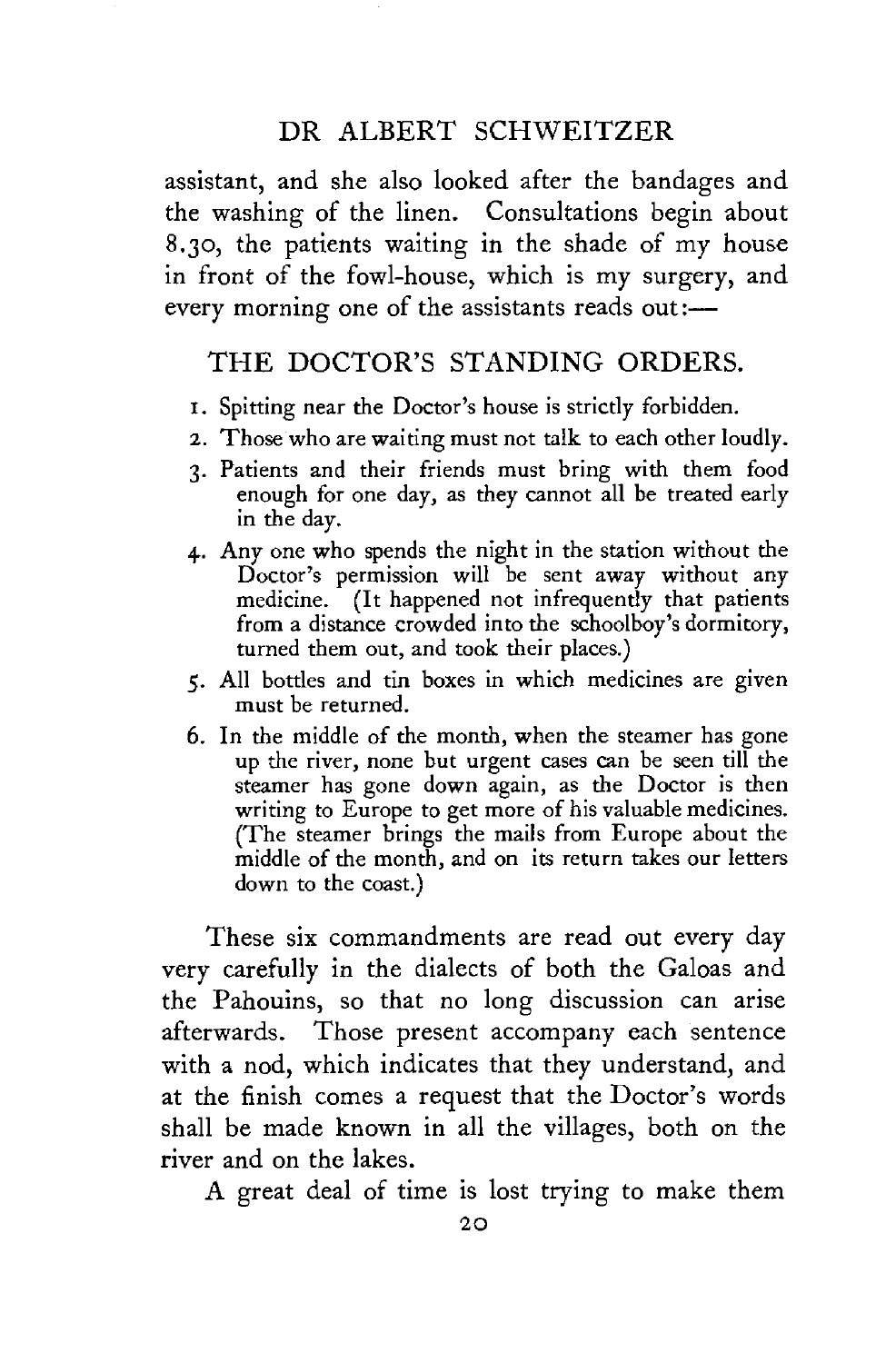understand how the medicines are to be taken. Over and over again the interpreter tells them, and they repeat it after him; it is written also on the bottle or box, so that they can hear the directions again from anyone in their village who can read, but in the end I am never sure that they do not empty the bottle at one go, and eat the ointment, and rub the powders into their skin. I get, on the average, from thirty to forty people a day to treat, and the chief complaints are skin diseases of various sorts, malaria, sleeping sickness, elephantiasis, heart complaints, suppurating injuries to the bones (osteomyelitis) and tropical dysentery. To stop the discharge from the sores, the natives cover the place with powder made from the bark of a certain tree. This hardens gradually into a paste which hinders the escape of the pus, and, of course, makes the case much worse.

My work is rendered much harder by the fact that I can keep so few medicines in the fowl-house. For almost every patient I have to cross the court to my dispensary, there to weigh out or to prepare the medicine needed, which is very fatiguing and wastes much time. I am worried too by the fact that I have hardly any medicines left, for my *clientèle* is much more numerous than I expected, and my quinine, antipyrin, bromide of potassium, salol, and dermatol are almost exhausted.

Yet what do all these disagreeables count for compared with the joy of being here working and helping ? However limited one's means are, how much one can do with them! Just to see the joy of those who are plagued with sores, when these have been cleanly bandaged up and they no longer have to drag their poor bleeding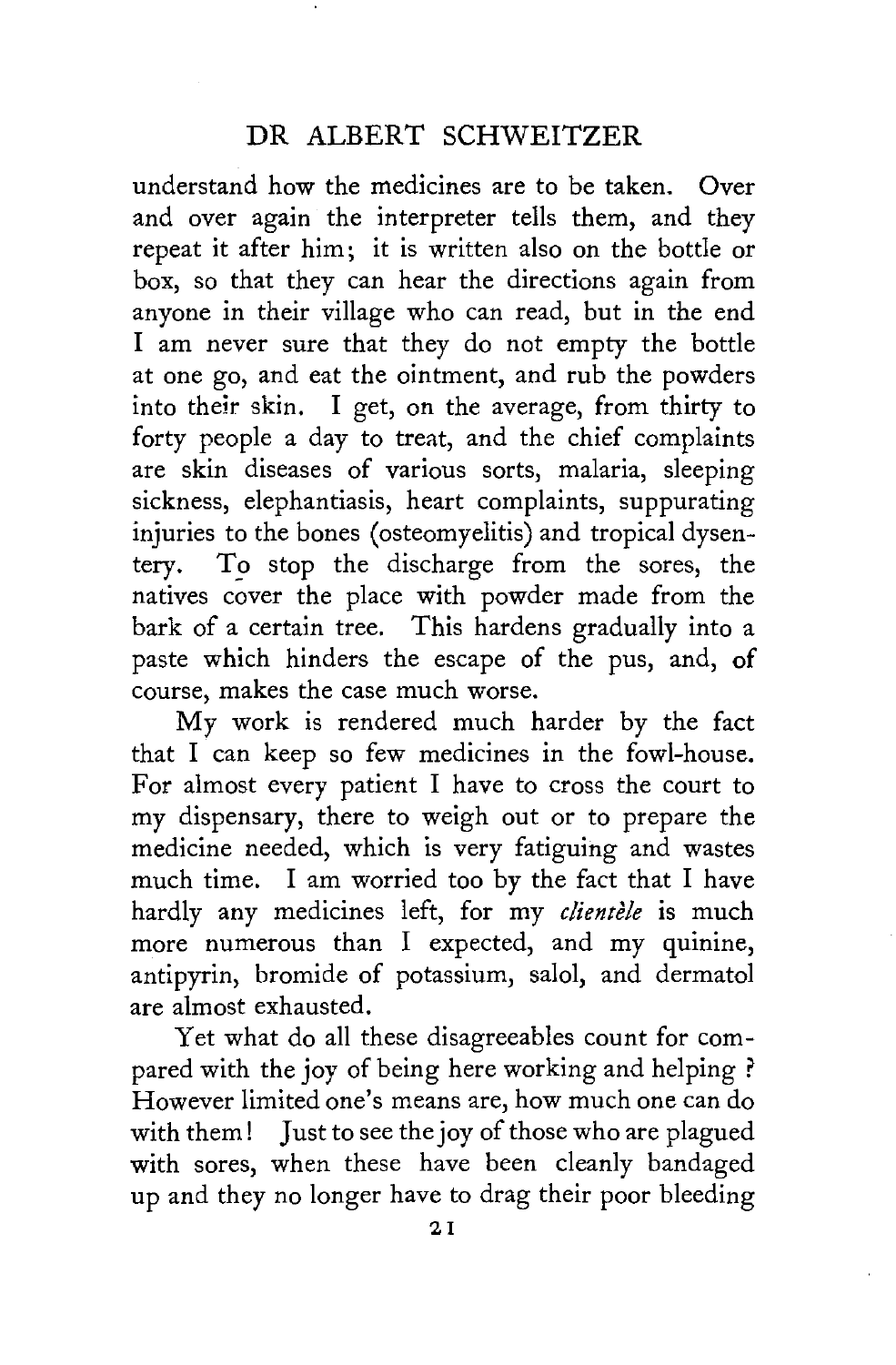feet through the mud, makes it worth while to work here. How I should like all my helpers to be able to see on Mondays and Thursdays-the days set apart for the bandaging of sores-the freshly bandaged patients walking or being carried down the hill, and wish they could have watched the eloquent gestures with which an old woman with heart complaint described how, thanks to digitalis, she could once more breathe and sleep, because the medicine had made " the worm " crawl right away down to her feet!

As I look back over the work of two months and a half, I can only say that a doctor is needed, terribly needed, here; that for a huge distance round the natives avail themselves of his help, and that with comparatively small means he can accomplish a quite disproportionate amount of good. The need is terrible. " Here, among us, everybody is ill," said a young man to me a few days ago. "Our country devours its own children," was the remark of an old chief.

### *Hernia.*

As to operations, one undertakes, naturally, in the forest only such as are urgent, and which promise a successful result. The one I have had to perform oftenest is that for hernia, a thing which affects the negroes in Central Africa much more than it does white people, though why this should be so we do not know. They also suffer much oftener than white people from strangulated hernia, in which the intestine becomes constricted and blocked, so that it can no longer empty itself. It then becomes enormously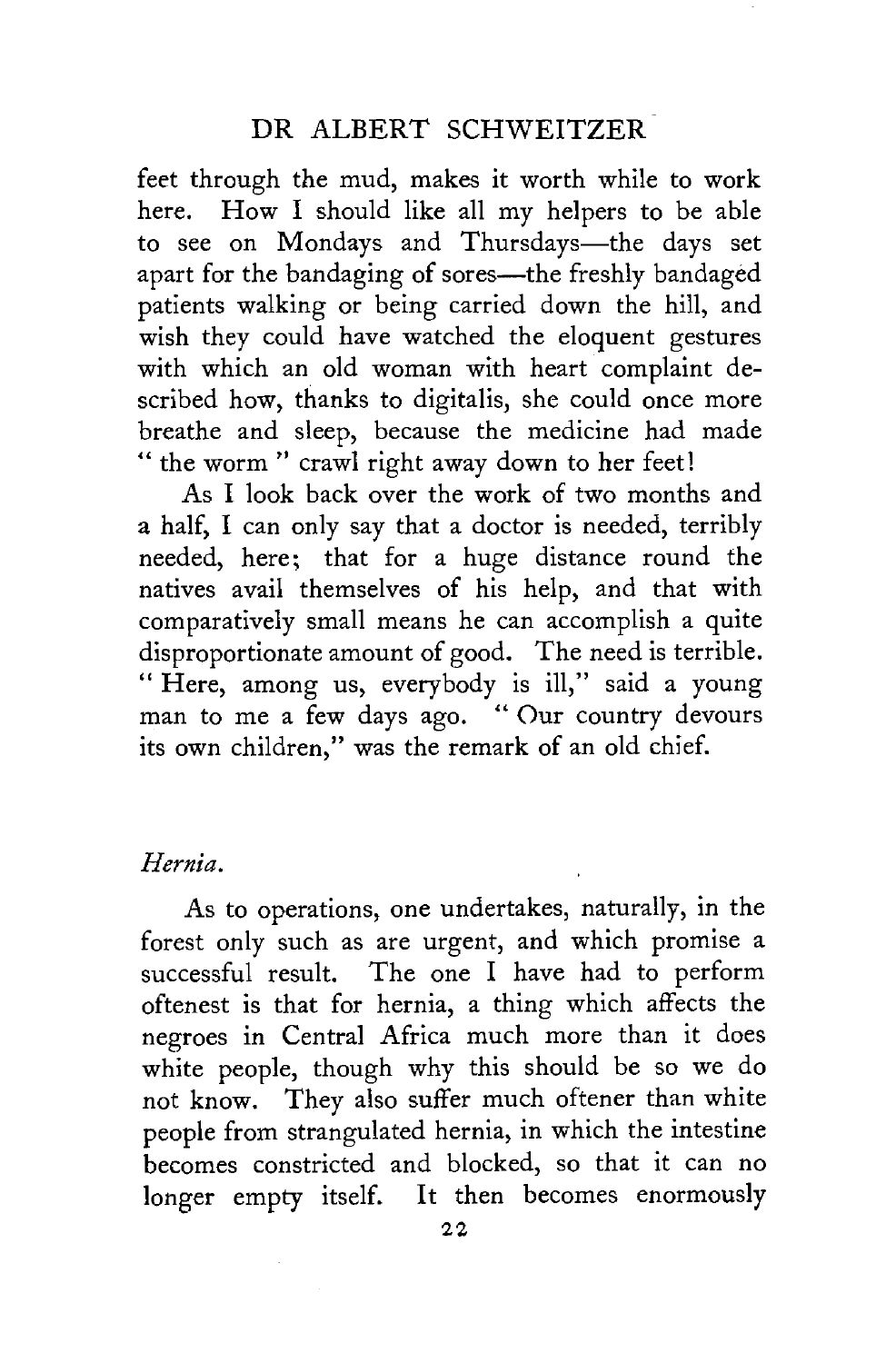inflated by the gases which form, and this causes terrible pain. Then after several days' torture death takes place, unless the intestine can be got back through the rupture into the abdomen. Our ancestors were well acquainted with this terrible method of dying, but we no longer see it in Europe because every case is operated upon as soon as ever it is recognised. "Let not the sun go down upon yourstrangulated hernia " is the maxim continually impressed upon medical students. But in Africa this terrible death is quite common. There are few negroes who have not, as boys, seen some man rolling in the sand of his hut, and howling with agony till death came to release him. So now, the moment a man feels that his rupture is a strangulated one—rupture is far rarer among women-he begs his friends to put him in a canoe and bring him to me.

How can I describe my feelings when a poor fellow is brought to me in this condition ? I am the only person within hundreds of miles who can help him. Because I am here and am supplied by friends with the necessary means, he can be saved, like those who came before him in the same condition, and those who will come after him, while otherwise he would have fallen a victim to the torture. This does not mean merely that I can save his life. We must all die. But that I can save him from days of torture, that is what I feel as my great and ever new privilege. Pain is a more terrible lord of mankind than even Death himself.

So when the poor moaning creature comes, I lay my hand on his forehead and say to him: " Don't be afraid! In an hour's time you shall be put to sleep,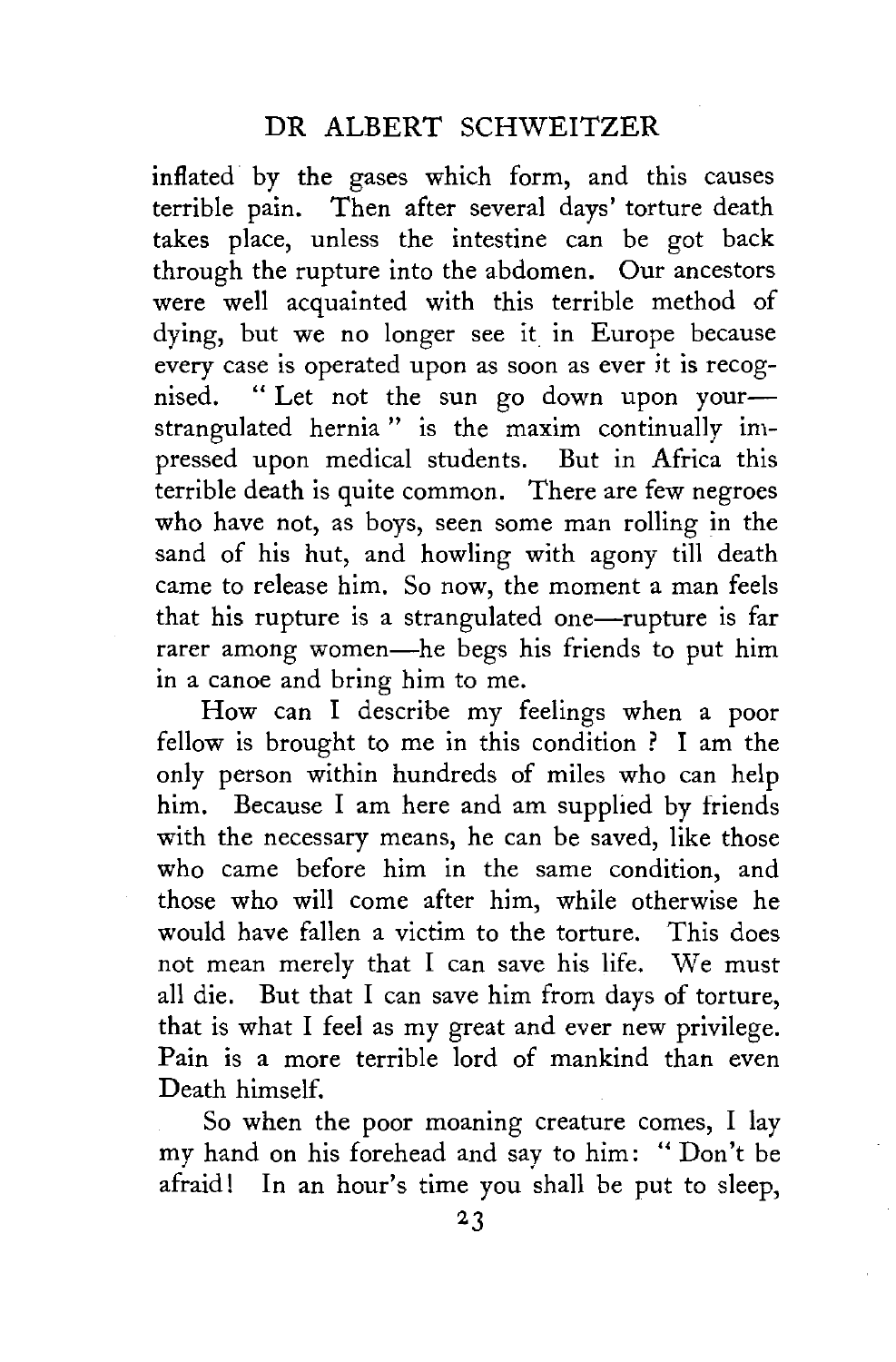and when you wake you won't feel any more pain." Very soon he is given an injection of omnipon; the doctor's wife is called to the hospital, and, with Joseph's help, she makes everything ready for the operation. When that is to begin, she administers the an as the tic, and Joseph, in a long pair of rubber gloves, acts as assistant.

The operation is finished, and in the hardly lighted dormitory I watch for the sick man's awaking. Scarcely has he recovered consciousness when he stares about him and ejaculates again and again: " I've no more pain! I've no more pain! " . . . His hand feels for mine and will not let it go. Then I begin to tell him and the others who are in the room that it is the Lord Jesus who has told the doctor and his wife to come to the . Ogowe, and that white people in Europe give them the money to live here and cure the sick negroes. Then I have to answer questions as to who these white people are, where they live, and how they know that the natives suffer so much from sickness. The African sun is shining through the coffee bushes into the dark shed, but we, black and white, sit side by side and feel that we know by experience the meaning of the words: " And all ye are brethren " (Matthew xxiii, 8). Would that my generous friends in Europe could come out here and live through one such hour!

### *Whites and Blacks.*

A word now about the relations between the whites and the blacks. What must be the general character of the intercourse between them? Am I to treat the black man as my equal or as my inferior? I must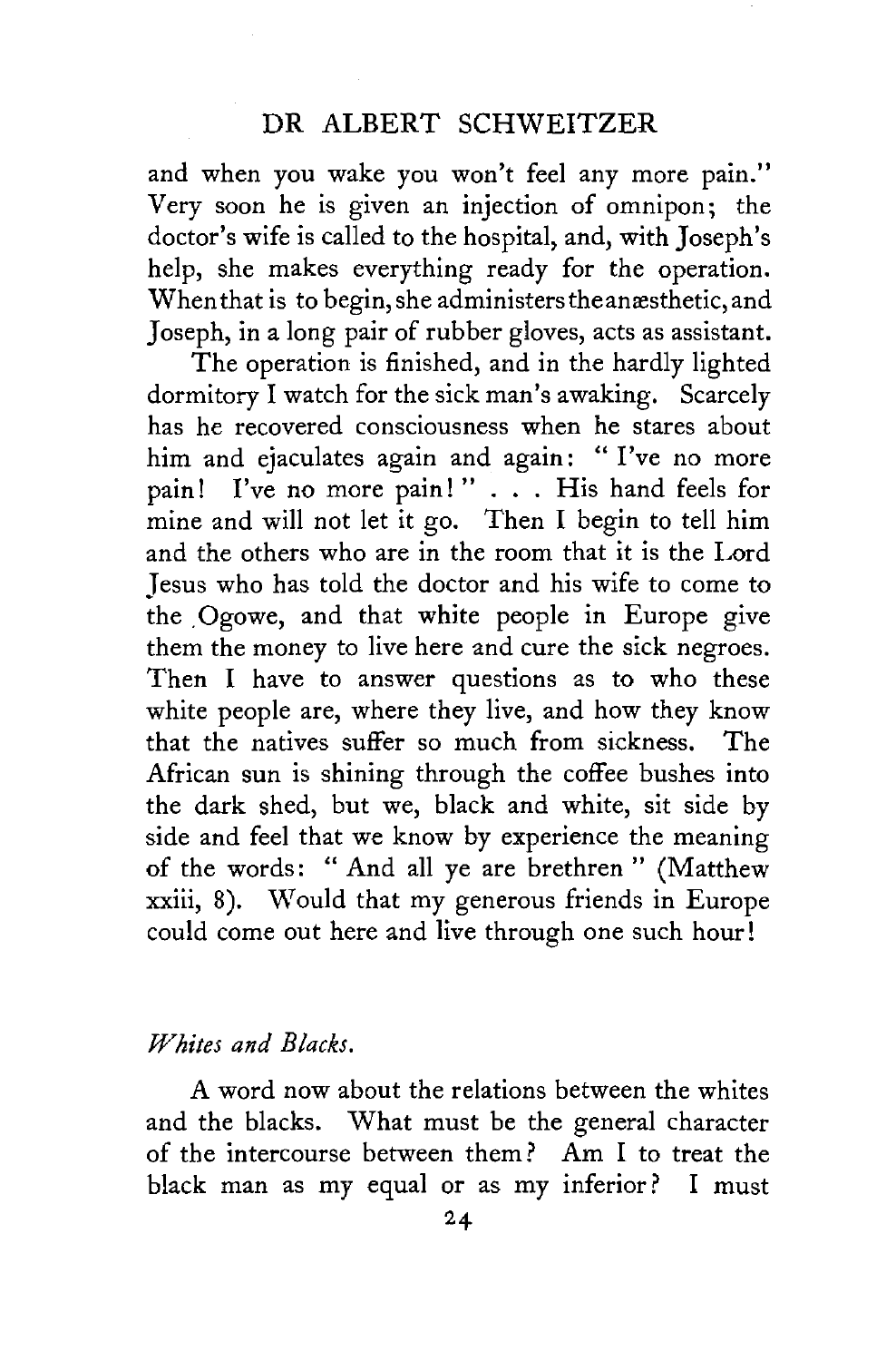show him that I can respect the dignity of human personality in every one, and this attitude in me he must be able to see for himself; but the essential thing is that there shall be a real feeling of brotherliness. How far this is to find complete expression in the sayings and doings of daily life must be settled by circumstances. The negro is a child, and with children nothing can be done without the use of authority. We must, therefore, so arrange the circumstances of daily life that my natural authority can find expression. With regard to the negroes, then, I have coined the formula: " I am your brother, it is true, but your elder brother."

The combination of friendliness with authority is therefore the great secret of successful intercourse. A missionary, Mr R--, left his mission some years ago to live among the negroes as their brother absolutely. He built himself a small house near a village between Lambaréné and N'gômô, and wished to be recognised as a member of the village. From that day his life became a misery. With his abandonment of the social interval between white and black he lost all his influence; his word was no longer taken as the "white man's word," but he had to argue every point with them as if he were merely their equal.

The prevention of unsuitable freedom is, however, only the external and technical part, so to say, of the problem of authority. A white man can have real authority only if the native respects him. No one must imagine that the child of nature looks up to us merely because we know more, or can do more, than he can. This superiority is so obvious to him that it ceases to be taken into account. It is by no means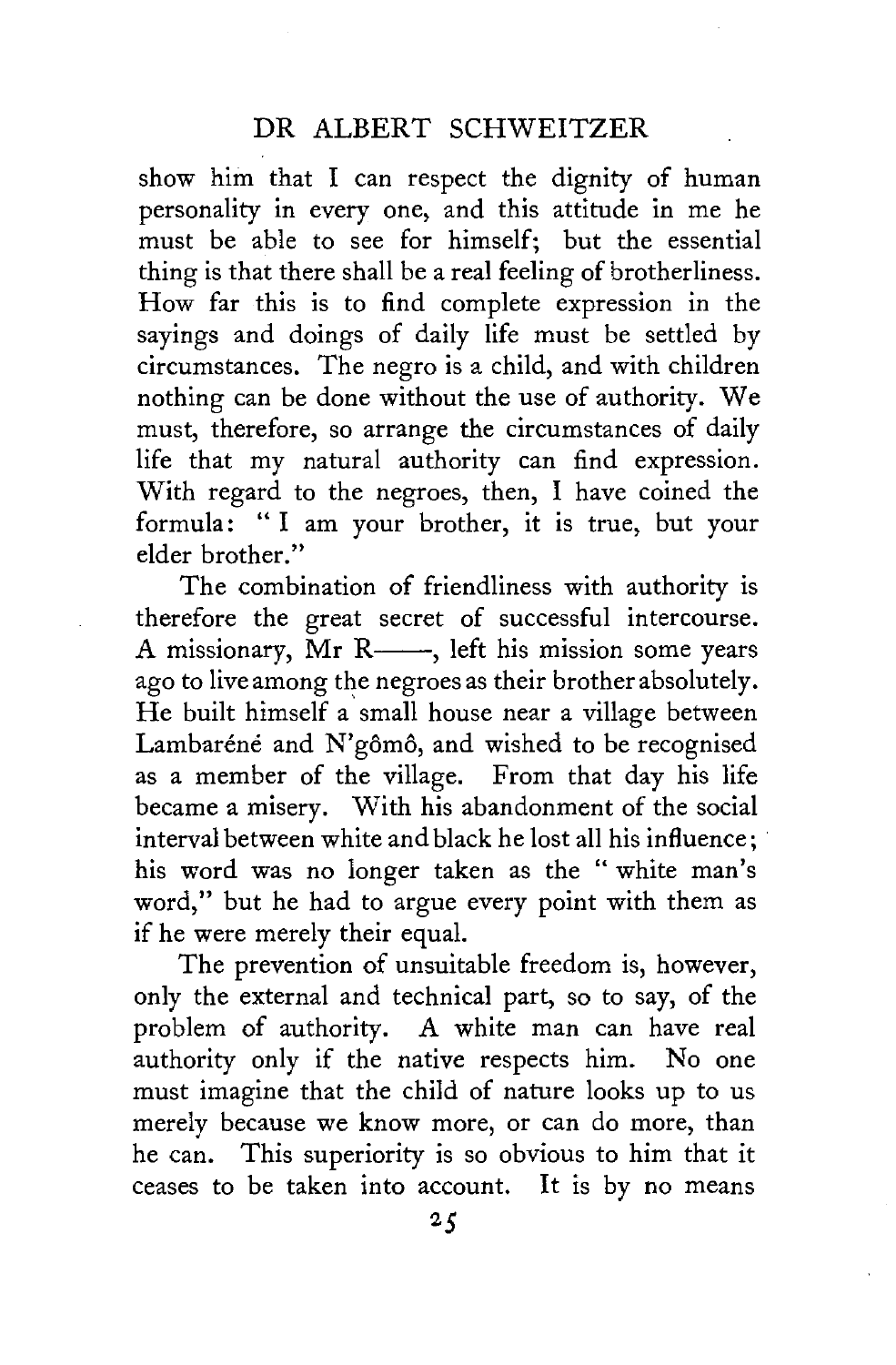the case that the white man is to the negro an imposing person because he possesses railways and steamers, can fly in the air, or travel under water. "White people are clever and can do anything they want to," says Joseph. The negro is not in a position to estimate what these technical conquests of nature mean as proofs of mental and spiritual superiority, but on one point he has an unerring intuition, and that is on the question whether any particular white man is a real, moral personality or not. If the native feels that he is this, moral authority is possible; if not, it is simply impossible to create it. The child of nature, not having been artificialised and spoilt as we have been, has only elementary standards of judgment, and he measures us by the most elementary of them all, the moral standard. Where he finds goodness, justice, and genuineness of character, real worth and dignity, that is, behind the external dignity given by social circumstances, he bows and acknowledges his master; where he does not find them he remains really defiant in spite of all appearance of submission, and says to himself: " This white is no more of a man than I am, for he is not a better one than I am."

I am not thinking merely of the fact that many unsuitable, and not a few quite unworthy men, go out into the colonies of all nations. I wish to emphasise the further fact that even the morally best and the idealists find it difficult out here to be what they wish to be. We all get exhausted in the terrible contest between the European worker who bears the responsibility and is always in a hurry, and the child of nature who does not know what responsibility 1s, and who is never in a hurry.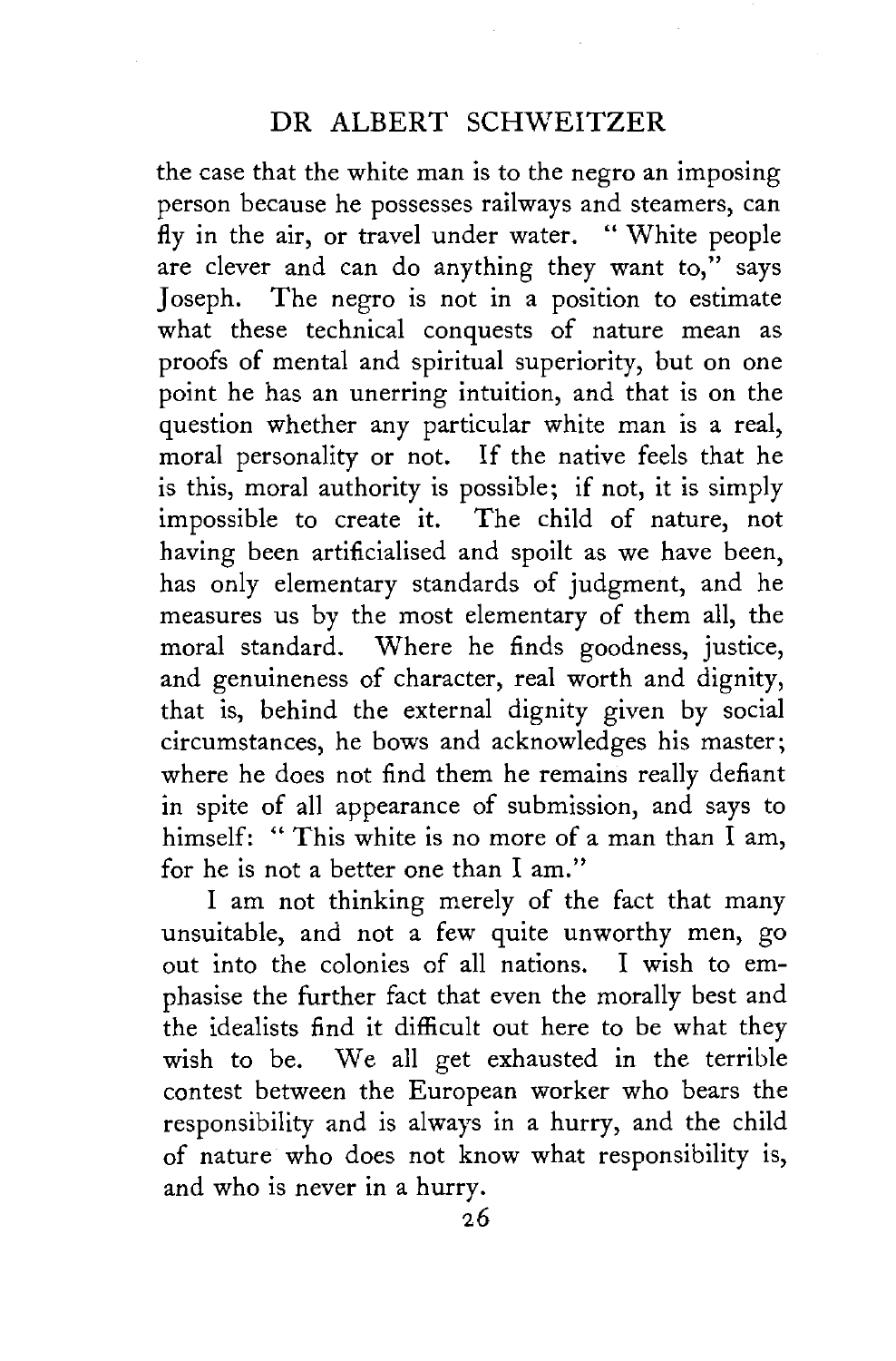My wife and I were once very much delighted with a newly-arrived trader, because in the conversations we had with him he was always insisting on kindness towards the natives, and would not allow the slightest ill-treatment of them by his foremen. The next spring, however, he had the following experience. Lying in a pond some sixty miles from here he had a large quantity of mahogany, but he was summoned to Lambaréné to clear off some urgent correspondence just as the water began to rise. He ordered his foremen and labourers to be sure to use the two or three days of high water to get all the timber, if possible, into the river. When the water had fallen he went back to the place and found that nothing whatever had been done! The men had smoked and drunk and danced; the timber, which had already lain too long in the pond, was almost completely ruined, and he was responsible to his company for the loss. His men had been thoughtless and indifferent because they did not fear him enough. This experience changed him entirely, and now he laughs at those who think it is possible to do anything with the natives without employing relentless severity.

The greater the responsibility that rests on a white man, the greater the danger of his becoming hard towards the natives. We on a mission-staff are too easily inclined to be self-righteous with regard to the other whites. We have not got to obtain such and such results from the natives by the end of the year, as the officials and traders have to, and therefore this exhausting contest is not so hard a one for us as it is for them. I no longer venture to judge my fellows, now that I have learnt something of the soul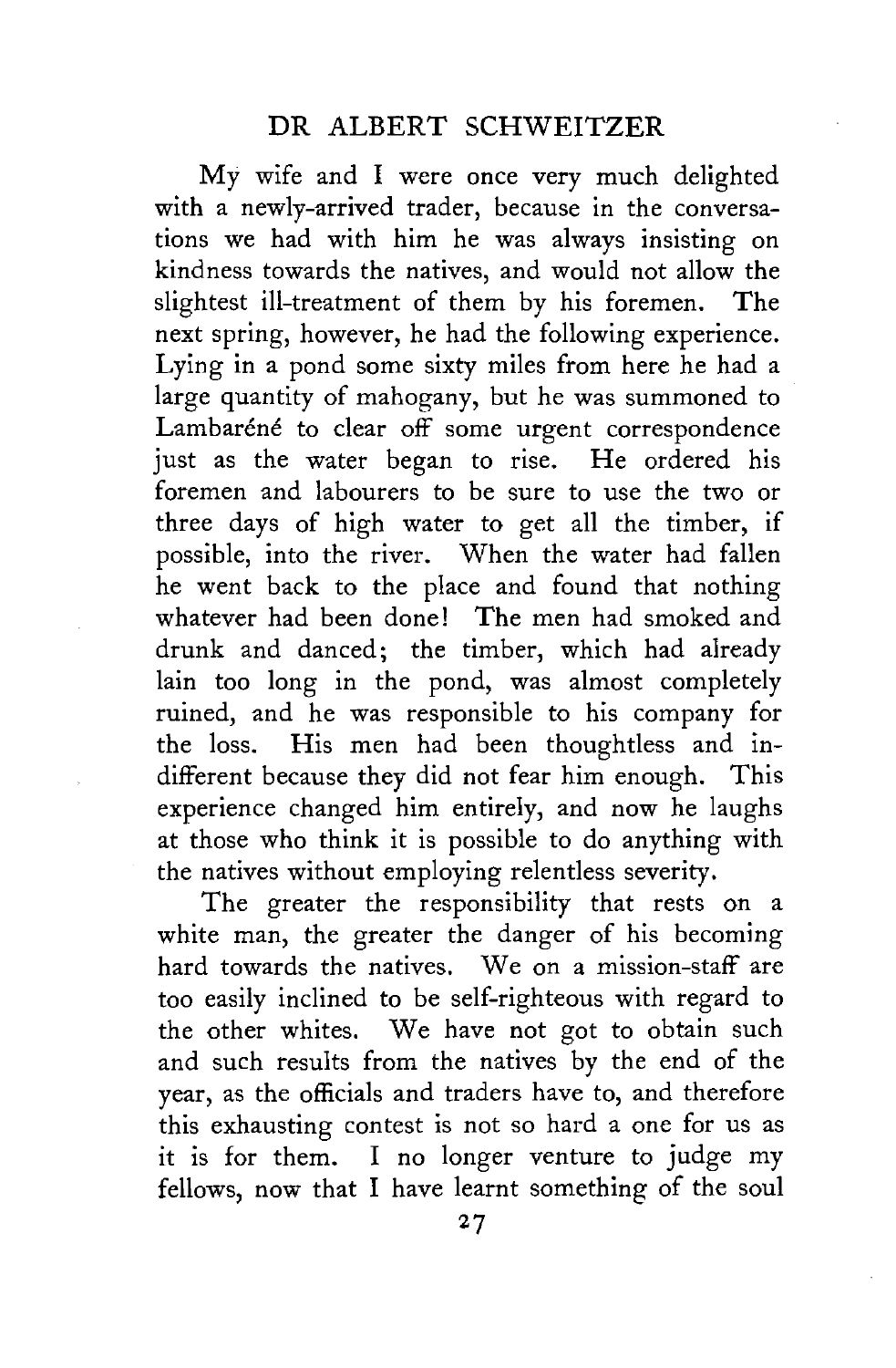of the white man who is in business, from those who lay as patients under my roof, and whose talk has led me to suspect that those who now talk savagely about the natives may have come out to Africa full of idealism, but in the daily contest have become weary and hopeless, losing little by little what they once possessed of spirituality.

That it is so hard to keep oneself really humane, and so to be a standard-bearer of civilisation, that is the tragic element in the problem of the relations between white and coloured men in Equatorial Africa.

### *Results and Lessons.*

How shall I sum up the resulting experience of these four and a half years? On the whole it has confirmed my view of the considerations which drew me from the world of learning and art to the primæval forest. " The natives who live in the bosom of Nature are never so ill as we are, and do not feel pain so much." That is what my friends used to say to me to try to keep me at home, but I have come to see that such statements are not true. Out here there prevail most of the diseases which we know in Europe, and several of them-those hideous ones, I mean, which we brought here-produce, if possible, more misery than they do amongst us. And the child of Nature feels them as we do, for to be human means to be subject to the power of that terrible lord whose name is Pain.

Physical misery is great everywhere out here. Are we justified in shutting our eyes and ignoring it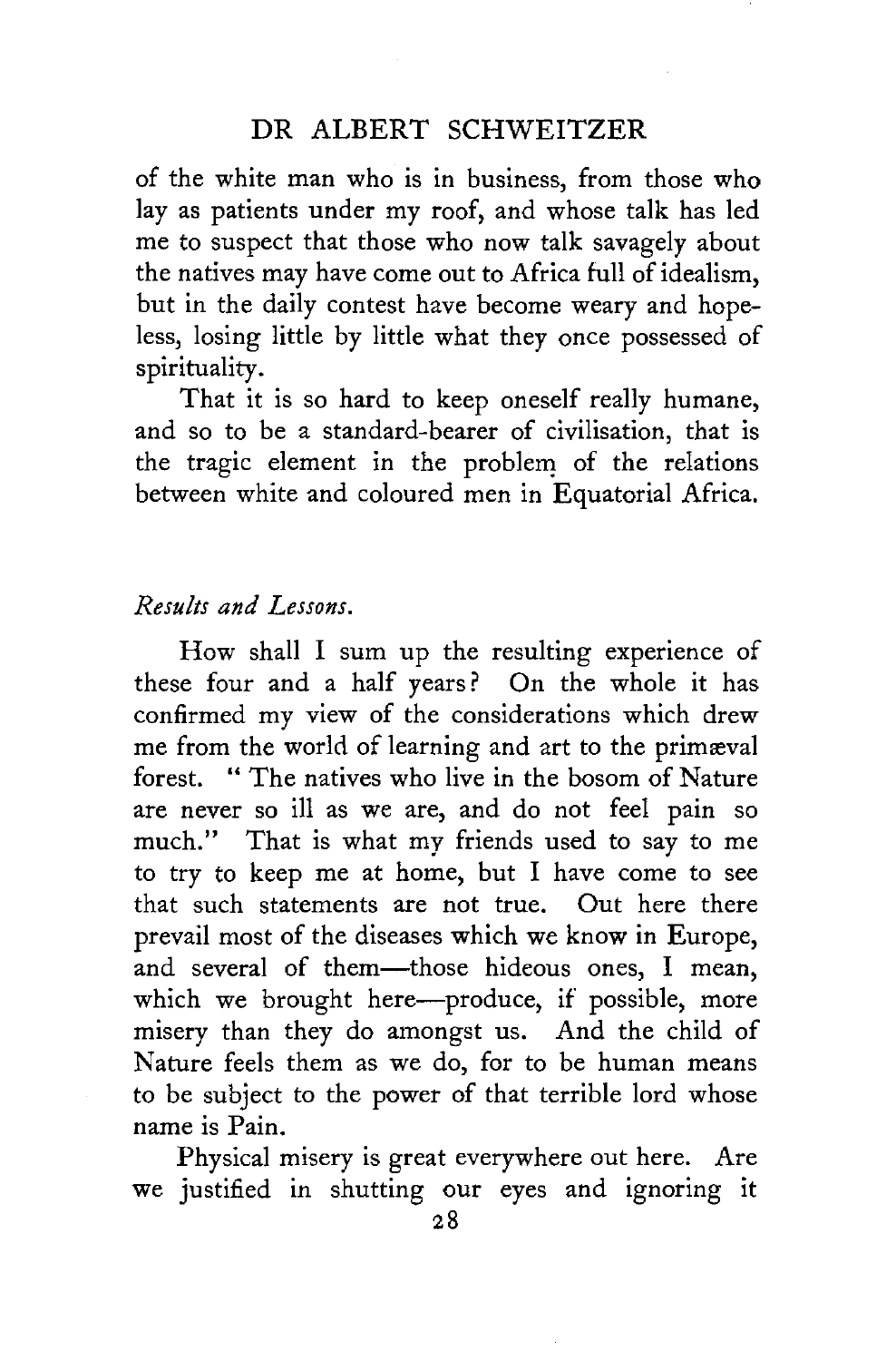because our European newspapers tell us nothing about it? We civilised people have been spoilt. If any one of us is ill, the doctor comes at once. Is an operation necessary, the door of some hospital or other opens *to* us immediately. But let every one reflect on the meaning of the fact that out here millions and millions live without help, or hope of it. Every day thousands endure terrible sufferings though medical science could avert them. Will each of my readers think what the last ten years of his family history would have been if they had been passed without medical or surgical help of any sort? It is time that we should wake from slumber and face our responsibilities I

Believing it, as I do, *to* be my life's task to fight on behalf of the sick under far-off stars, I appeal to the sympathy which Jesus and religion call for, but at the same time I call to my help also our most fundamental ideas and reasonings. We ought to see the work that needs doing for the coloured folk in their misery, not as a mere " good work," but as a duty that must not be shirked.

Ever since the world's far-off lands were discovered, what has been the conduct of the white peoples to the coloured ones? What is the meaning of the simple fact that this or that people has died out, that others are dying out, and that the condition of others is getting worse and worse as a result of their discovery by men who " profess and call themselves Christians," *i.e.,* followers of Jesus? Who can describe the injustice and the cruelties that in the course of centuries they have suffered at the hands of Europeans? Who can measure the misery produced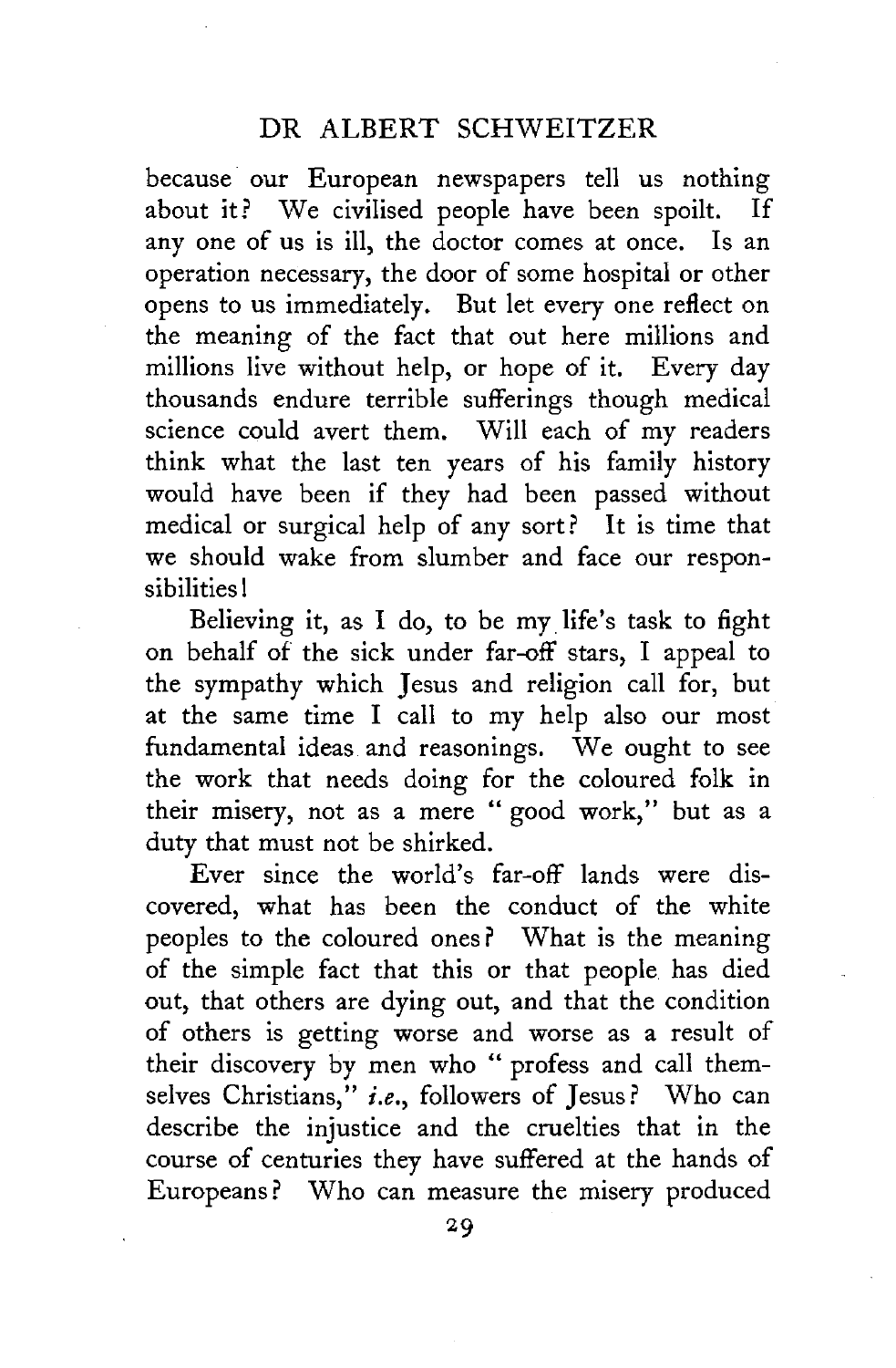### DR ALBERT SCHWEITZER

among them by the fiery drinks and the hideous diseases that we have taken to them ? If a record could be compiled of all that has happened between the white and the coloured races, it would make a book containing numbers of pages, referring to recent as well as to early times, which the reader would have to turn over unread, because their contents would be too horrible.

We and our civilisation are burdened, really, with a great debt. We are not free to confer benefits on these men, or not, as we please; it is our duty. Anything we give them is not benevolence but atonement. For every one who scattered injury some one ought to go out to take help, and when we have done all that is in our power, we shall not have atoned for the thousandth part of our guilt. That is the foundation from which all deliberations about " works of mercy " out there must begin.

It goes without saying that governments must help with the atonement, but they cannot do so till there already exists in society a conviction on the subject. A government alone can never discharge the duties of humanitarianism; from the nature of the case that rests with society and individuals.

A government can, indeed, send out as many colonial doctors as it has at its disposal, and as the colonial budgets are able to pay for. But it is well known that there are great colonising powers which cannot find even enough doctors to fill the places of those already working in their colonies, though there arc far from sufficient to cope with the need. So again, we see, the real burden of the humanitarian work must fall upon society and its individual members.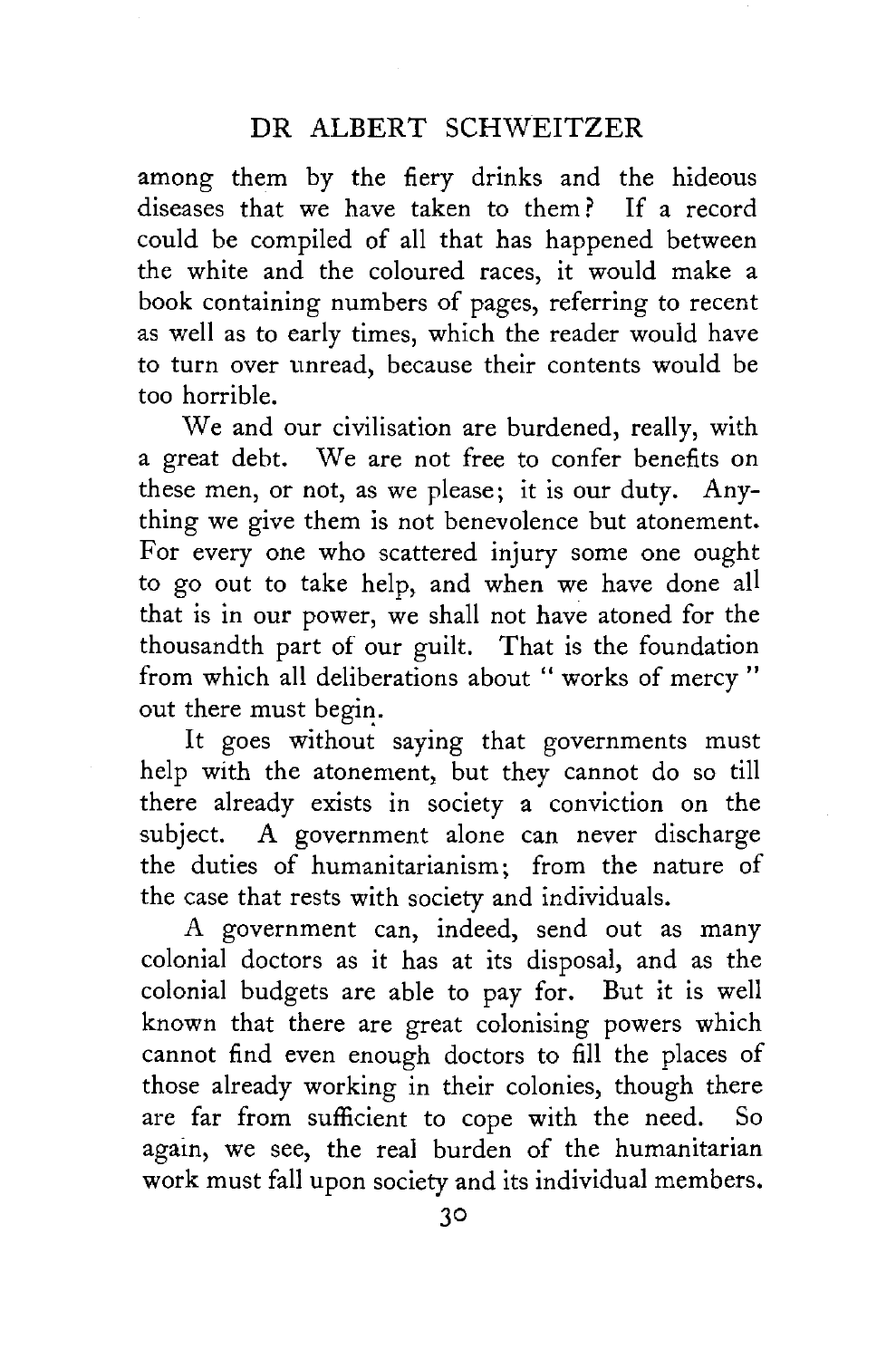We must have doctors who go among the coloured peoples of their own accord and are ready to put up with all that is meant by absence from home and civilisation. I can say from experience that they will find a rich reward for all that they renounce in the good that they can do.

I can say, moreover, from my own experience and from that of all colonial doctors, that a single doctor out here with the most modest equipment means very much for very many. Just with quinine and arsenic for malaria, with novarsenobenzol for the various diseases which spread through ulcerating sores, with emetin for dysentery, and with sufficient skill and apparatus tor the most necessary operations, he can in a single year free from the power of suffering and death hundreds of men who must otherwise have succumbed to their fate in despair. The advance of tropical medicine during the last twenty years gives us a power over the sufferings of the men of far-off lands which borders on the miraculous. The good which a doctor in the position described can accomplish surpasses a hundredfold what he gives of his own life, and the cost of the material support that he must have.

Is not this really a call to us?